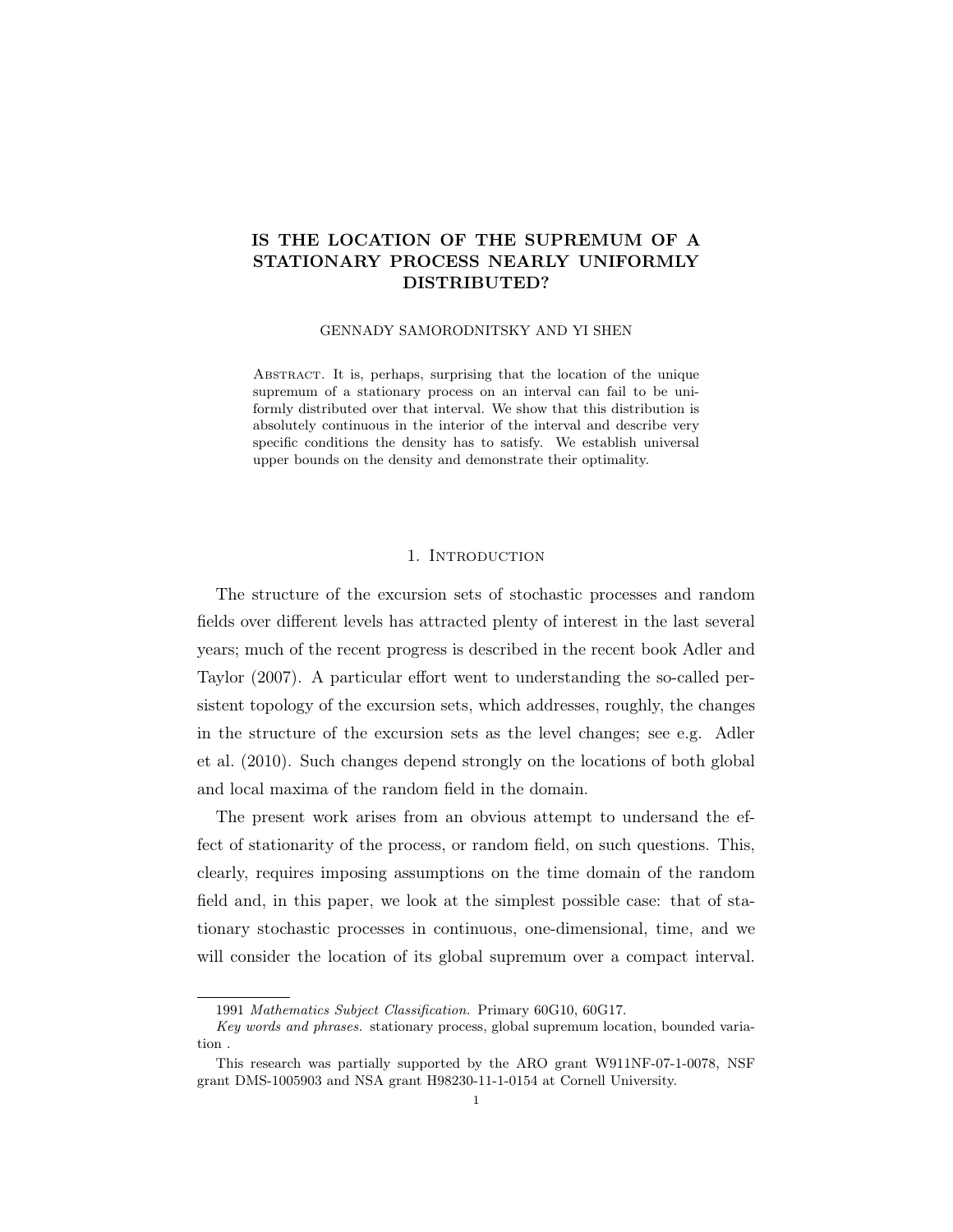It turns out that answering even this, apparently simple question, leads to unexpected insights.

We now discuss out setup more formally. Let  $X = (X(t), t \in \mathbb{R})$  be a stationary process. If the sample paths of the process are upper semicontinuous, then the process is bounded from above on any compact interval  $[0, T]$ , and its supremum over that interval is attained. We are interested in the location of that supremum within the interval  $[0, T]$ .

It is, of course, entirely possible that the supremum of the process in the interval  $[0, T]$  is not unique (i.e. that it is achieved at more than one point). In that case one could be more specific and take, for example, the left-most point in which the largest value over the interval is achieved, as the location of the supremum. In this paper we will sometimes deal with the situation in which, on an event of probability 1, the supremum is achieved at a single point. In either case it is easy to check that the location of the supremum is a well defined random variable.

The stationarity of the process seems to guarantee that the location of the supremum is uniformly distributed over the interval, or does it? Of course, if the supremum is not uniquely attained, and we choose to work with its left-most position, then this choice can, perhaps, skew the distribution of the location to the left, but one can be forgiven for believing, even for a moment, that in the case of a uniquely attained supremum, it has to be uniformly located. However, already the examples in Section 9.4 of Leadbetter et al. (1983) show that even in the case of Gaussian processes, the supremum can be located, with a positive probability, at one of the endpoints of the interval and, furthermore, the remaining mass in the interior of the interval does not have to be uniformly distributed there.

It is, of course, the endpoints of the interval that are responsible for the lack of uniformity. In a sense, the points near the ends of the interval have "fewer local competitors" for being the supremum than the points further from the endpoints do. But exactly how far from having the uniform distribution can the location of the supremum be? In this paper we give a very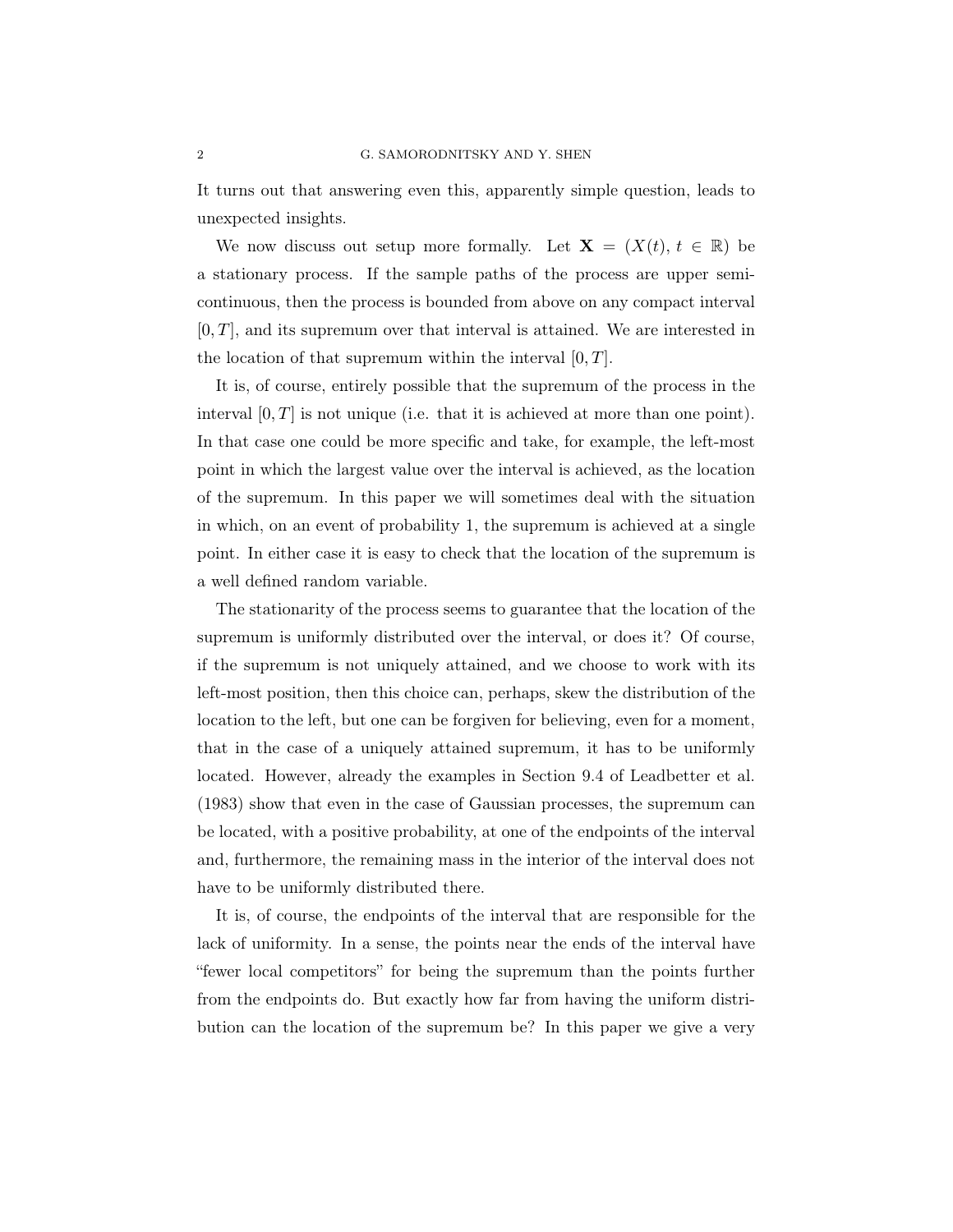### LOCATION OF THE SUPREMUM 3

detailed answer to this question by showing that this distribution is absolutely continuous in the interior of the interval and describing very specific conditions its density must satisfy. This is done in Section 2. Our results turn out to be quite complete. In fact, we show in a companion paper Samorodnitsky and Shen (2011) that, for a very broad class of stationary processes with a uniquely achieved supremum, our description actually gives all possible distributions of its location. In the present paper we start with treating a general upper semi-continuous stationary process and (with one exception) allowing the process to have multiple supremum locations within an interval. We proceed with establishing extra conditions the density has to satisfy if the process satisfies certain assumptions. In Section 4 we provide the sharpest possible universal upper bounds on the density both in the general case and in the case of time-reversible stationary processes.

### 2. Notation and assumptions on the stationary process

For the remainder of this paper  $\mathbf{X} = (X(t), t \in \mathbb{R})$  is a stationary process with upper semi-continuous sample paths, defined on some probability space  $(\Omega, \mathcal{F}, P)$ . For a compact interval [a, b], we will denote by

$$
\tau_{\mathbf{X},[a,b]} = \min \bigl\{ t \in [a,b]: \ X(t) = \sup_{a \le s \le b} X(s) \bigr\}.
$$

That is,  $\tau_{\mathbf{X},[a,b]}$  is the first time the overall supremum in the interval  $[a,b]$ is achieved. It is elementary to check that  $\tau_{\mathbf{X},([a,b])}$  is a well defined random variable. If  $a = 0$ , we will use the single variable notation  $\tau_{\mathbf{X},b}$ .

We denote by  $F_{\mathbf{X},[a,b]}$  the law of  $\tau_{\mathbf{X},[a,b]}$ ; it is a probability measure on the interval [a, b]. If  $a = 0$ , we have the corresponding single variable notation  $F_{\mathbf{X},b}$ . The following statements are obvious.

**Lemma 2.1.** (i) For any  $\Delta \in \mathbb{R}$ ,

$$
F_{\mathbf{X},[\Delta,T+\Delta]}(\cdot) = F_{\mathbf{X},T}(\cdot - \Delta).
$$

(ii) For any intervals  $[c, d] \subseteq [a, b],$ 

 $F_{\mathbf{X},[a,b]}(B) \leq F_{\mathbf{X},[c,d]}(B)$  for any Borel set  $B \subset [c,d]$ .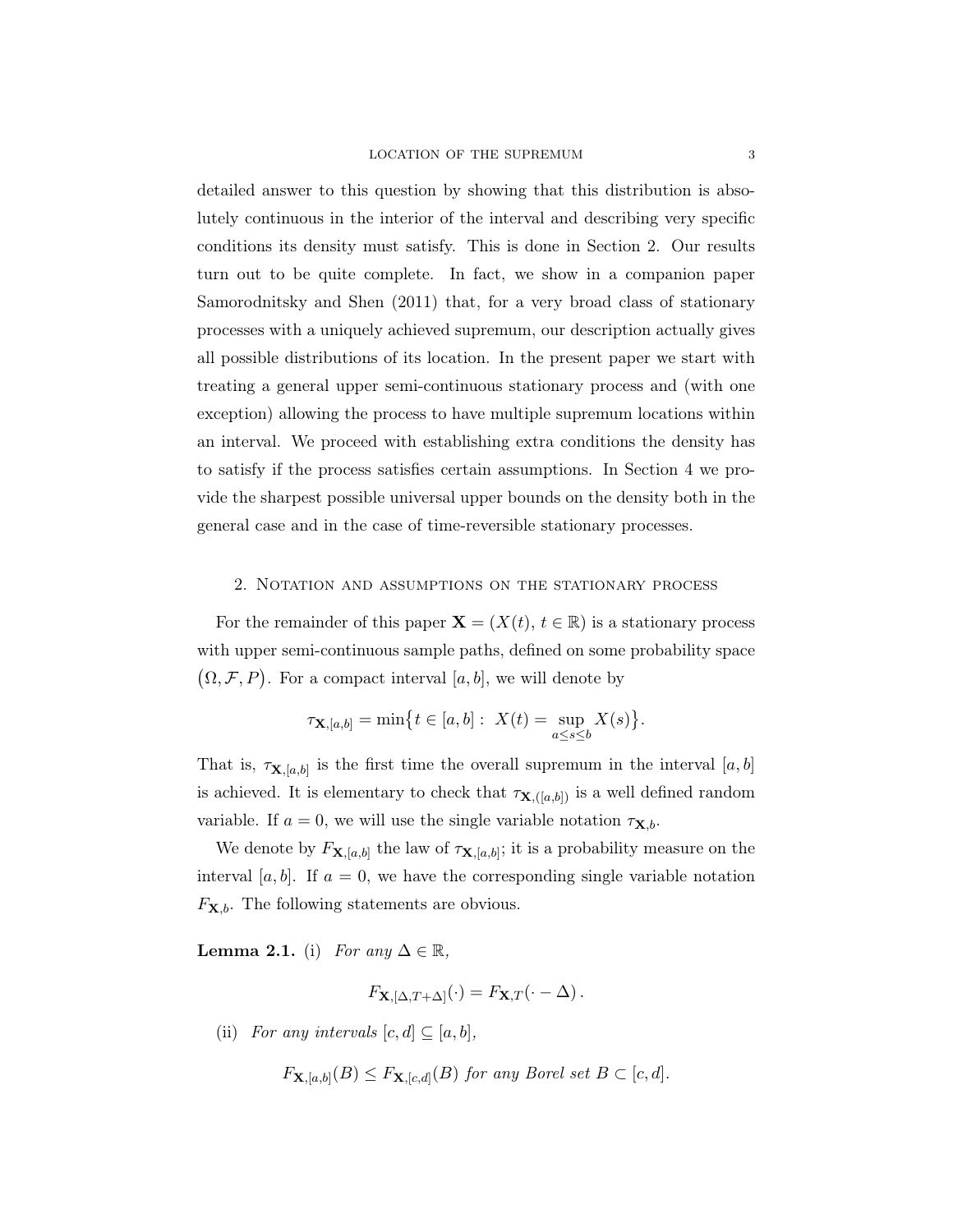The discussion of the leftmost supremum location  $\tau_{\mathbf{X},[a,b]}$  in the sequel applies equally well to the rightmost supremum location, for instance, by considering the time-reversed stationary process  $(X(-t), t \in \mathbb{R})$ . In some cases we will find it convenient to assume that the supremum is achieved at a unique location. Formally, for  $T > 0$  we denote by  $X_*(T) = \sup_{0 \le t \le T} X(t)$ the largest value of the process in the interval  $[0, T]$ , and consider the set

$$
\Omega_T = \{ \omega \in \Omega : X(t_i) = X_*(T), i = 1, 2, \text{ for two different } t_1, t_2 \in [0, T] \}.
$$

It is easy to see that  $\Omega_T$  is a measurable set. The following assumption says that, on a set of probability 1, the supremum over interval  $[0, T]$  is uniquely achieved.

# Assumption U<sub>T</sub>:  $P(\Omega_T) = 0$ .

In our previous notation, under Assumption  $U_T$ ,  $\tau_{\mathbf{X},[a,b]}$  is the unique point at which the supremum over the interval  $[0, T]$  is achieved, and  $F_{\mathbf{X}, T}$  is the law of that point.

Even though many of our results do not require it, the most complete description of the distribution of the location of the supremum that we have requires the following, additional, assumption.

### Assumption L:

$$
K := \lim_{\varepsilon \downarrow 0} \frac{P(\mathbf{X} \text{ has a local maximum in } (0, \varepsilon))}{\varepsilon} < \infty.
$$

It is easy to check that the limit in Assumption L exists. If, for example, the process  $\bf{X}$  has differentiable sample paths, then a sufficient condition for Assumption L is that the expected number of times the process  $Y(t)$  =  $X'(t), t \in \mathbb{R}$  crosses zero in a unit time interval is finite; the latter can be checked using, for instance, Theorem 7.2.4 in Leadbetter et al. (1983).

Assumption L rules out existence of "too frequent" local extrema of the sample paths. For sample continuous processes this also rules out rapid oscillation of the sample paths possessed, for instance, by the Gaussian Ornstein-Uhlenbeck process of Example 3.5 below. In fact, we will presently see that, at least for sample continuous processes, under Assumption L the process has, with probability 1, sample paths of locally bounded variation.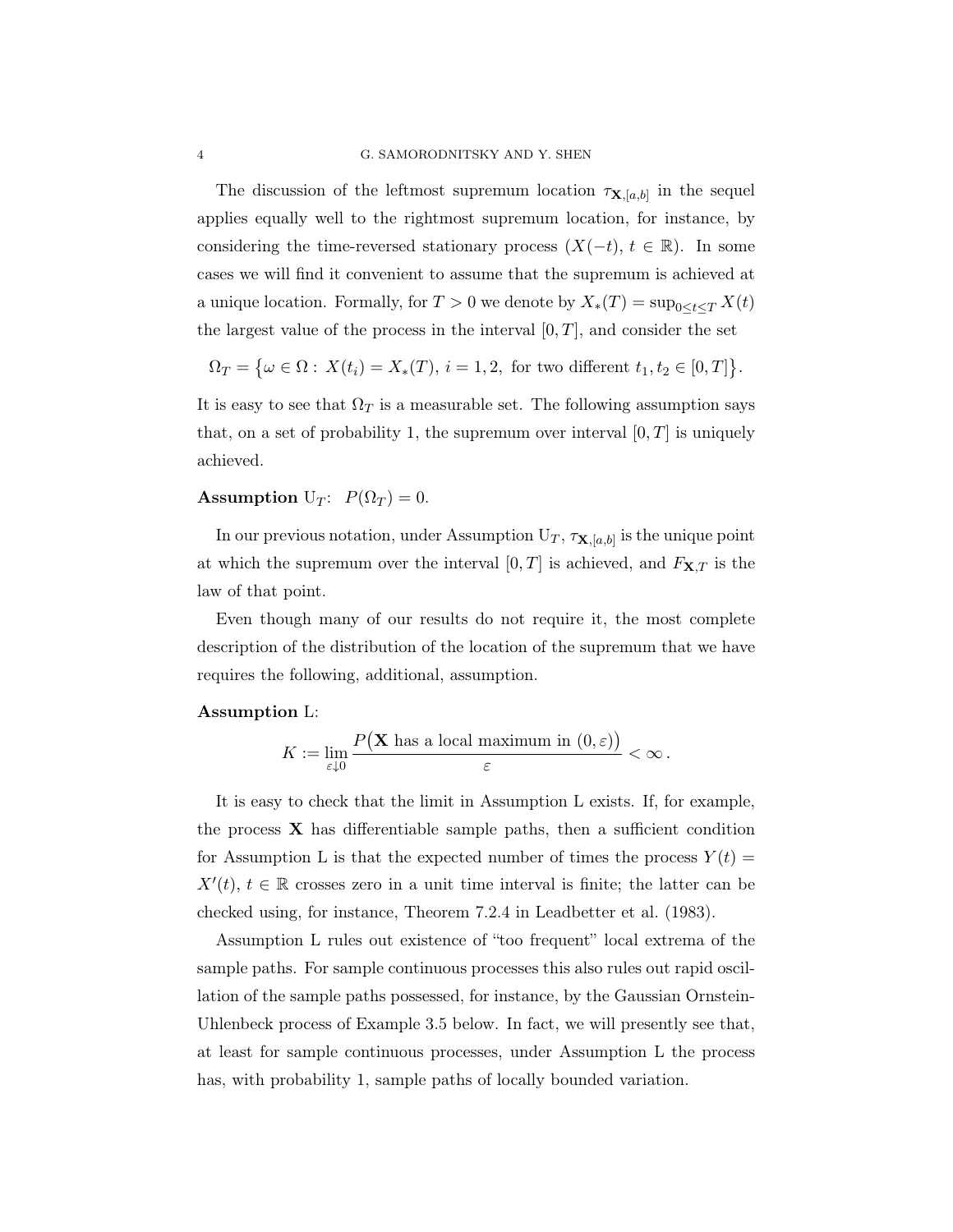**Lemma 2.2.** Let  $X = (X(t), t \in \mathbb{R})$  be a stationary sample upper semicontinuous process satisfying Assumption L. Then, for any  $T > 0$ , on an event of probability 1 the process has finitely many local maxima and minima in the interval  $(0, T)$ . In particular, if the process is sample continuous, then its sample paths are, on event of probability 1, of locally bounded variation.

*Proof.* For notational simplicity we take  $T = 1$ . For  $n = 1, 2, \ldots$  let

$$
N_n = \sum_{i=1}^{2^n} \mathbf{1} \left( \text{a point in } \left[ \frac{i-1}{2^n}, \frac{i}{2^n} \right) \text{ is a local maximum of } \mathbf{X} \right).
$$

Clearly, the sequence  $N_n$  is nondecreasing, and  $N_n \to N_\infty$ , where  $N_\infty$  is the total number of local maxima of  $X$  in the interval  $[0, 1)$ . By the monotone convergence theorem,

$$
EN_{\infty} = \lim_{n \to \infty} EN_n
$$
  

$$
\leq \limsup_{n \to \infty} 2^n P(\mathbf{X} \text{ has a local maximum in } (0, 2^{-n})) \leq K.
$$

Therefore,  $N_{\infty} < \infty$  a.s. Since between any two distinct local minima there is a local maximum, the number of local minima in  $[0, 1)$  is a.s. finite as well. Since a sample continuous process must have a monotone path between any two consecutive local extrema, the lemma has been proved.

## 3. Description of the possible distributions of the location of THE SUPREMUM

We start with a result showing existence of a density in the interior of the interval  $[0, T]$  of the leftmost location of the supremum in that interval for any upper semi-continuous stationary process, as well as conditions this density has to satisfy. Only one of the statements of the theorem requires Assumption  $U_T$ , in which case the statement applies to the unique location of the supremum. See Remark 3.2 in the sequel.

**Theorem 3.1.** Let  $X = (X(t), t \in \mathbb{R})$  be a stationary sample upper semicontinuous process. Then the restriction of the law  $F_{\mathbf{X},T}$  to the interior  $(0,T)$ of the interval is absolutely continuous. The density, denoted by  $f_{\mathbf{X},T}$ , can be taken to be equal to the right derivative of the cdf  $F_{\mathbf{X},T}$ , which exists at every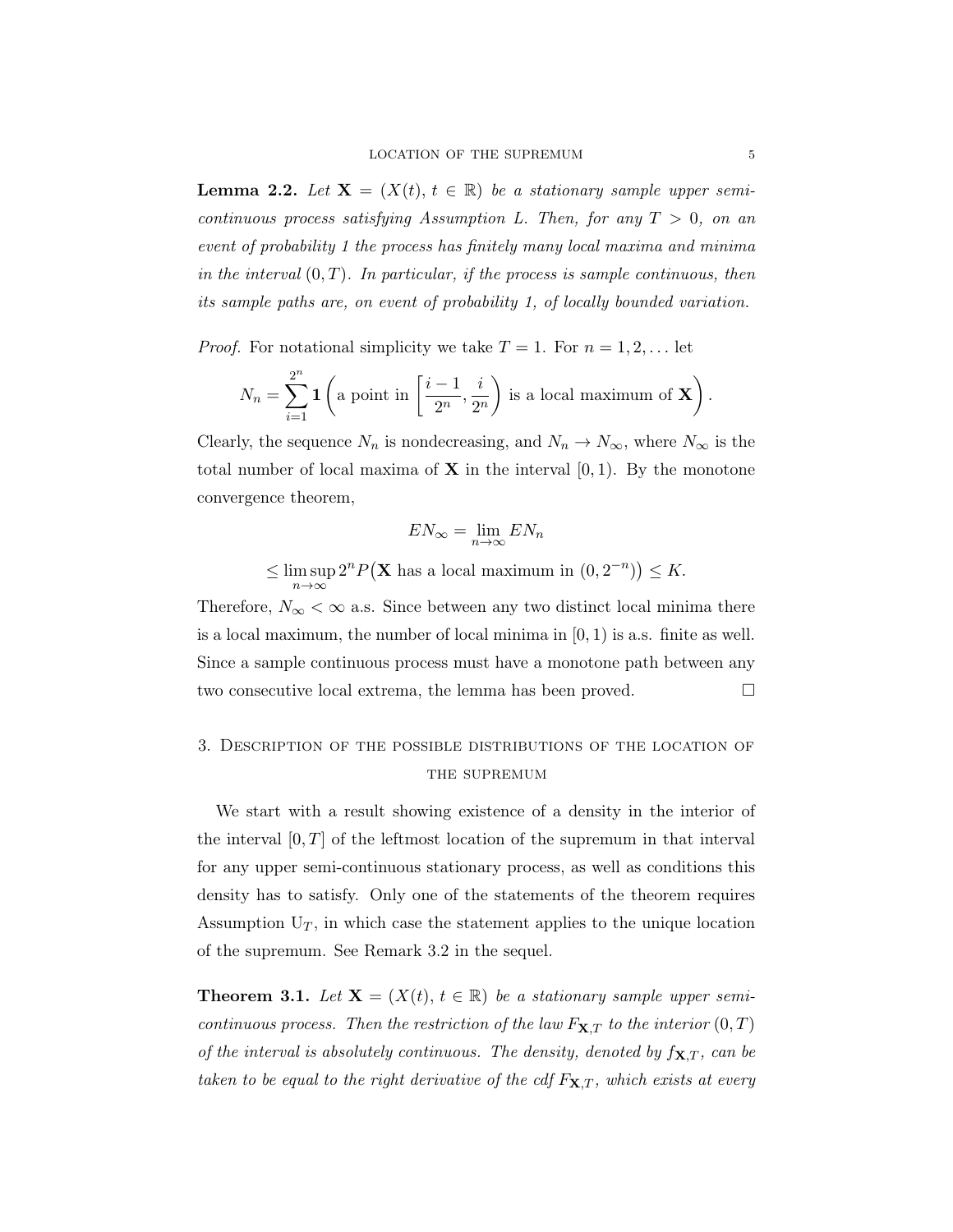point in the interval  $(0, T)$ . In this case the density is right continuous, has left limits, and has the following properties.

(a) The limits

$$
f_{\mathbf{X},T}(0+) = \lim_{t \to 0} f_{\mathbf{X},T}(t) \text{ and } f_{\mathbf{X},T}(T-) = \lim_{t \to T} f_{\mathbf{X},T}(t)
$$

exist.

(b) The density has a universal upper bound given by

(3.1) 
$$
f_{\mathbf{X},T}(t) \le \max\left(\frac{1}{t}, \frac{1}{T-t}\right), 0 < t < T.
$$

(c) Assume that the process satisfies Assumption  $U_T$ . Then the density is bounded away from zero:

(3.2) 
$$
\inf_{0 < t < T} f_{\mathbf{X}, T}(t) > 0.
$$

(d) The density has a bounded variation away from the endpoints of the interval. Furthermore, for every  $0 < t_1 < t_2 < T$ , (3.3)

$$
TV_{(t_1,t_2)}(f_{\mathbf{X},T}) \leq \min(f_{\mathbf{X},T}(t_1),f_{\mathbf{X},T}(t_1-)) + \min(f_{\mathbf{X},T}(t_2),f_{\mathbf{X},T}(t_2-)),
$$

where

$$
TV_{(t_1,t_2)}(f_{\mathbf{X},T}) = \sup \sum_{i=1}^{n-1} |f_{\mathbf{X},T}(s_{i+1}) - f_{\mathbf{X},T}(s_i)|
$$

is the total variation of  $f_{\mathbf{X},T}$  on the interval  $(t_1, t_2)$ , and the supremum is taken over all choices of  $t_1 < s_1 < \ldots < s_n < t_2$ .

(e) The density has a bounded positive variation at the left endpoint and a bounded negative variation at the right endpoint. Furthermore, for every  $0 < \varepsilon < T$ ,

(3.4) 
$$
TV_{(0,\varepsilon)}^+(f\mathbf{x},r) \leq \min(f\mathbf{x},r(\varepsilon),f\mathbf{x},r(\varepsilon-))
$$

and

(3.5) 
$$
TV_{(T-\varepsilon,T)}^-(f_{\mathbf{X},T}) \leq \min(f_{\mathbf{X},T}(T-\varepsilon),f_{\mathbf{X},T}(T-\varepsilon-)),
$$

where for any interval  $0 \le a < b \le T$ ,

$$
TV_{(a,b)}^{\pm}(f_{\mathbf{X},T}) = \sup \sum_{i=1}^{n-1} (f_{\mathbf{X},T}(s_{i+1}) - f_{\mathbf{X},T}(s_i))_{\pm}
$$

is the positive (negative) variation of  $f_{\mathbf{X},T}$  on the interval  $(a, b)$ , and the supremum is taken over all choices of  $a < s_1 < \ldots < s_n < b$ .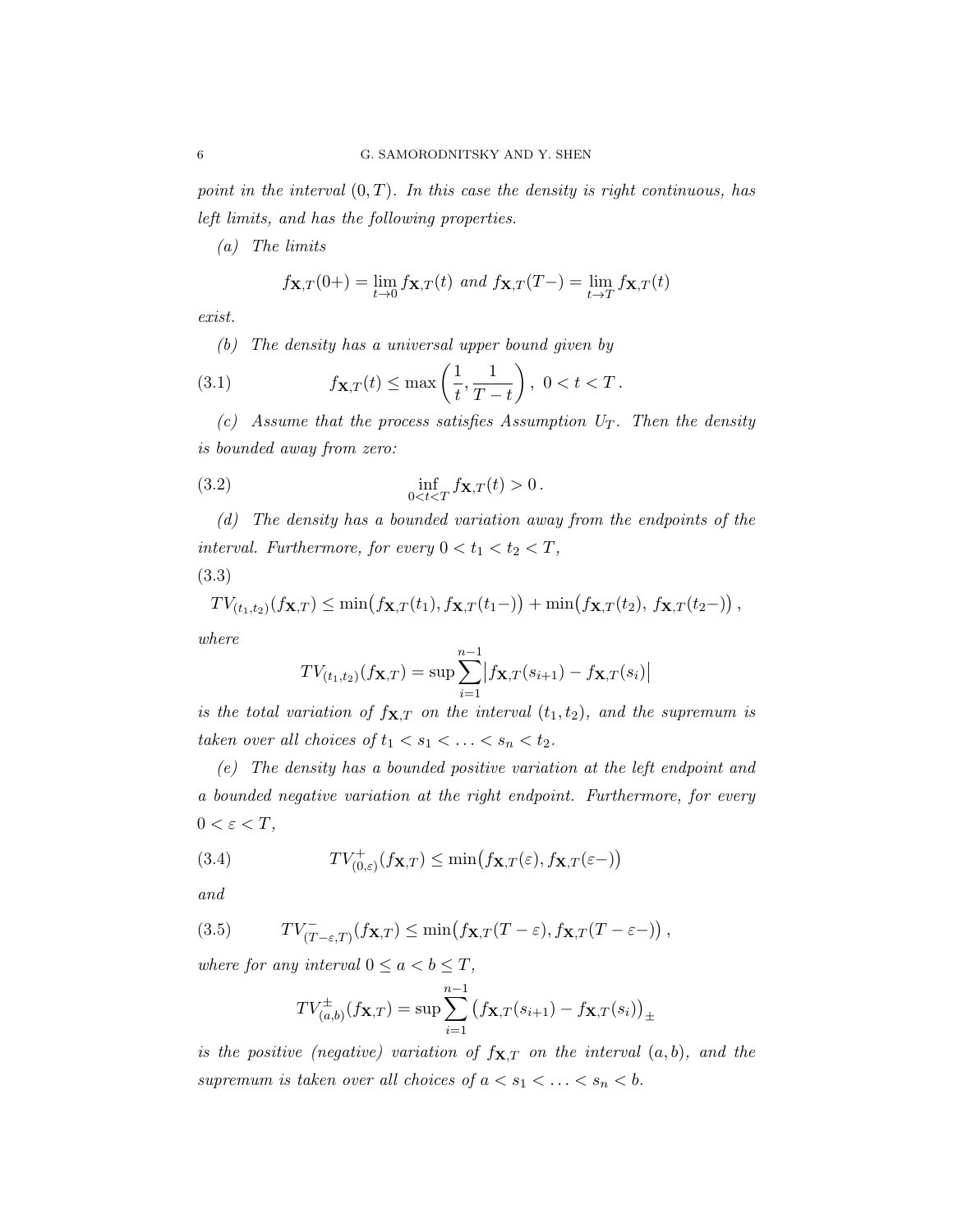(f) The limit  $f_{\mathbf{X},T}(0+) < \infty$  if and only if  $TV_{(0,\varepsilon)}(f_{\mathbf{X},T}) < \infty$  for some (equivalently, any)  $0 < \varepsilon < T$ , in which case

(3.6) 
$$
TV_{(0,\varepsilon)}(f_{\mathbf{X},T}) \leq f_{\mathbf{X},T}(0+) + \min(f_{\mathbf{X},T}(\varepsilon), f_{\mathbf{X},T}(\varepsilon-)) .
$$

Similarly,  $f_{\mathbf{X},T}(T-) < \infty$  if and only if  $TV_{(T-\varepsilon,T)}(f_{\mathbf{X},T}) < \infty$  for some (equivalently, any)  $0 < \varepsilon < T$ , in which case

(3.7) 
$$
TV_{(T-\varepsilon,T)}(f_{\mathbf{X},T}) \leq \min(f_{\mathbf{X},T}(T-\varepsilon),f_{\mathbf{X},T}(T-\varepsilon-)) + f_{\mathbf{X},T}(T-).
$$

*Proof.* Choose  $0 < \delta < T/2$ . We claim that for every  $\delta \leq t \leq T - \delta$ , for every  $\rho > 0$  and every  $0 < \varepsilon < \delta \rho/(1 + \rho)$ 

(3.8) 
$$
P(t < \tau_{\mathbf{X}, T} \le t + \varepsilon) \le \varepsilon (1 + \rho) \max\left(\frac{1}{t}, \frac{1}{T - t}\right).
$$

This statement, once proved, will imply absolute continuity of  $F_{\mathbf{X},T}$  on the interval  $(\delta, T - \delta)$  and, since  $\delta > 0$  can be taken to be arbitrarily small, also on  $(0, T)$ . Further,  $(3.8)$  will imply that the version of the density given by

$$
f_{\mathbf{X},T}(t) = \limsup_{\varepsilon \downarrow 0} \frac{1}{\varepsilon} P(t < \tau_{\mathbf{X},T} \le t + \varepsilon), \ 0 < t < T,
$$

satisfies the bound (3.1).

We proceed to prove (3.8). Suppose that, to the contrary, (3.8) fails for some  $\delta \leq t \leq T - \delta$  and  $0 < \varepsilon < \delta \rho/(1 + \rho)$ . Choose

$$
\varepsilon < \theta < \frac{\rho}{1+\rho} \delta
$$

and  $0 < a < t < b < T$  such that

$$
\min(t,T-t) - \theta < b - a < \min(t,T-t) - \varepsilon \, .
$$

For  $a \leq s \leq b$ , by stationarity, we have

(3.9) 
$$
P(s < \tau_{\mathbf{X},[s-t,s-t+T]} \leq s+\varepsilon) > \varepsilon(1+\rho)\max\left(\frac{1}{t},\frac{1}{T-t}\right).
$$

Further, let  $a \leq s_1 < s_1 + \varepsilon \leq s_2 \leq b$ . We check next that

(3.10) 
$$
\{s_j < \tau_{\mathbf{X},[s_j-t,s_j-t+T]} \leq s_j + \varepsilon, \ j = 1, 2\} = \emptyset.
$$

Indeed, let  $\Omega_{s_1,s_2}$  be the event in (3.10). Note that the intervals  $(s_1, s_1 + \varepsilon)$ and  $(s_2, s_2 + \varepsilon)$  are disjoint and, by the choice of the parameters a and b, each of these two intervals is a subinterval of both  $[s_1 - t, s_1 - t + T]$  and  $[s_2 - t, s_2 - t + T]$ . Therefore, on the event  $\Omega_{s_1, s_2}$  we cannot have

$$
X(\tau_{\mathbf{X},[s_1-t,s_1-t+T]}) < X(\tau_{\mathbf{X},[s_2-t,s_2-t+T]})
$$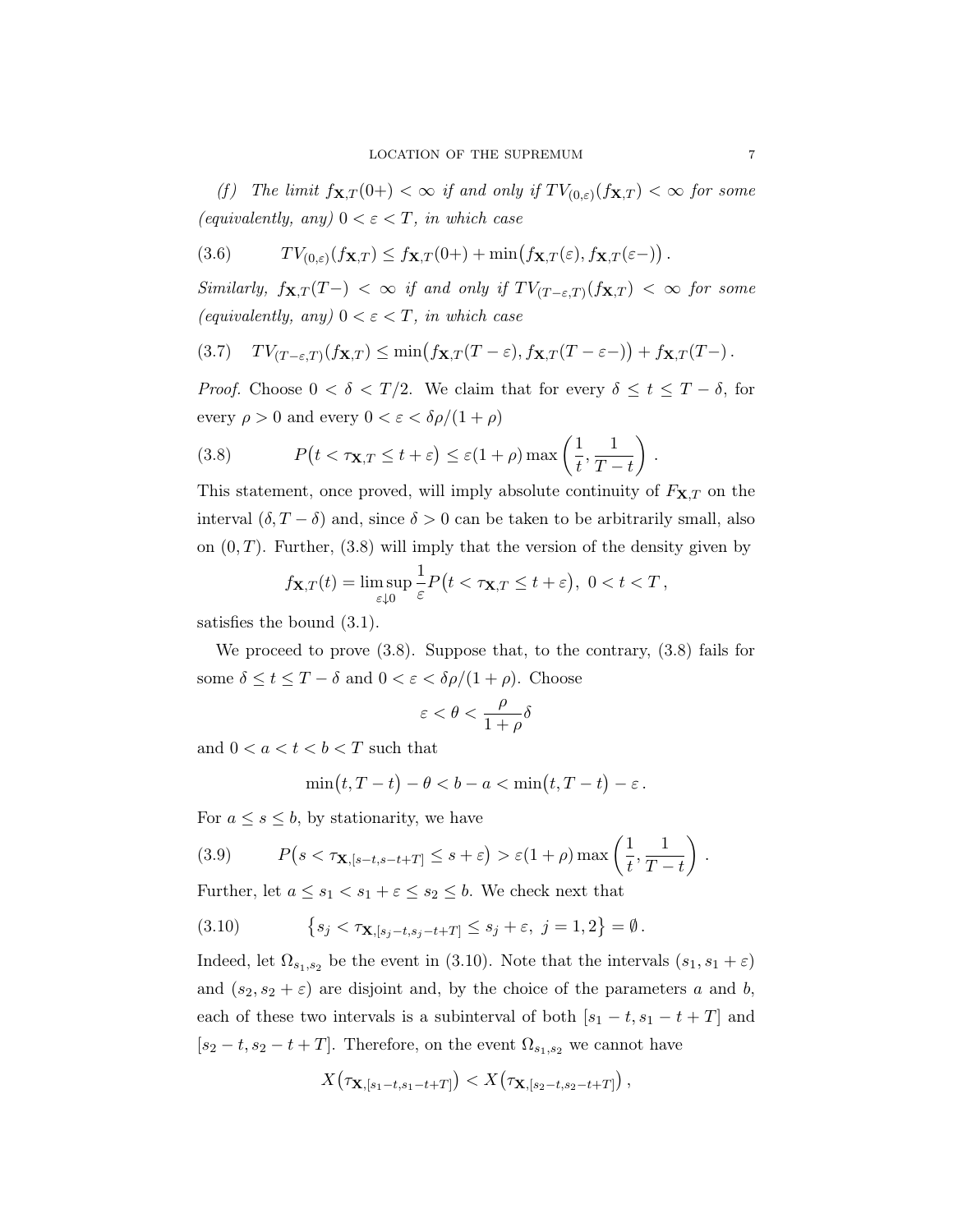for otherwise  $\tau_{\mathbf{X},[s_1-t,s_1-t+T]}$  would fail to be a location of the maximum over the interval  $[s_1 - t, s_1 - t + T]$ . For the same reason on the event  $\Omega_{s_1, s_2}$  we cannot have

$$
X\big(\tau_{\mathbf{X},[s_1-t,s_1-t+T]}\big)>X\big(\tau_{\mathbf{X},[s_2-t,s_2-t+T]}\big)\,.
$$

Finally, on the event  $\Omega_{s_1,s_2}$  we cannot have

$$
X(\tau_{\mathbf{X},[s_1-t,s_1-t+T]}) = X(\tau_{\mathbf{X},[s_2-t,s_2-t+T]})
$$

for otherwise  $\tau_{\mathbf{X},[s_2-t,s_2-t+T]}$  would fail to be the leftmost location of the maximum over the interval  $[s_2 - t, s_2 - t + T]$ . This establishes (3.10).

We now apply (3.9) and (3.10) to the points  $s_i = a + i\varepsilon, i = 0, 1, \ldots, \lceil (b$  $a)/\varepsilon$  – 1. We have

$$
1 \ge P\left(\bigcup_{i=0}^{\lceil (b-a)/\varepsilon \rceil - 1} \{s_i < \tau_{\mathbf{X},[s_i-t,s_i-t+T]} \le s_i + \varepsilon\}\right)
$$
\n
$$
= \sum_{i=0}^{\lceil (b-a)/\varepsilon \rceil - 1} P(s_i < \tau_{\mathbf{X},[s_i-t,s_i-t+T]} \le s_i + \varepsilon) > \frac{b-a}{\varepsilon} \varepsilon(1+\rho) \max\left(\frac{1}{t}, \frac{1}{T-t}\right)
$$
\n
$$
> \left(\min(t, T-t) - \theta\right)(1+\rho) \max\left(\frac{1}{t}, \frac{1}{T-t}\right)
$$
\n
$$
> \left(1 - \frac{\delta}{\min(t, T-t)} \frac{\rho}{1+\rho}\right)(1+\rho) \ge \left(1 - \frac{\rho}{1+\rho}\right)(1+\rho) = 1
$$
\nby the choice of  $\theta$ . This contradiction proves (2.8).

by the choice of  $\theta$ . This contradiction proves (3.8).

Before proceeding with the proof of Theorem 3.1, we pause to prove the following important lemma.

Lemma 3.1. Let  $0 \leq \Delta < T$ . Then for every  $0 \leq \delta \leq \Delta$ ,  $f_{\mathbf{X},T-\Delta}(t) \geq$  $f_{\mathbf{X},T}(t+\delta)$  almost everywhere in  $(0,T-\Delta)$ . Furthermore, for every such  $\delta$ and every  $\varepsilon_1, \varepsilon_2 \geq 0$ , such that  $\varepsilon_1 + \varepsilon_2 < T - \Delta$ ,

(3.11) 
$$
\int_{\varepsilon_1}^{T-\Delta-\varepsilon_2} (f_{\mathbf{X},T-\Delta}(t) - f_{\mathbf{X},T}(t+\delta)) dt
$$

$$
\leq \int_{\varepsilon_1}^{\varepsilon_1+\delta} f_{\mathbf{X},T}(t) dt + \int_{T-\Delta-\varepsilon_2+\delta}^{T-\varepsilon_2} f_{\mathbf{X},T}(t) dt.
$$

*Proof.* We simply use Lemma 2.1. For any Borel set  $B \subseteq (0, T - \Delta)$  we have

$$
\int_B f_{\mathbf{X},T-\Delta}(t) dt = P(\tau_{\mathbf{X},T-\Delta} \in B) \ge P(\tau_{\mathbf{X},[-\delta,T-\delta]} \in B)
$$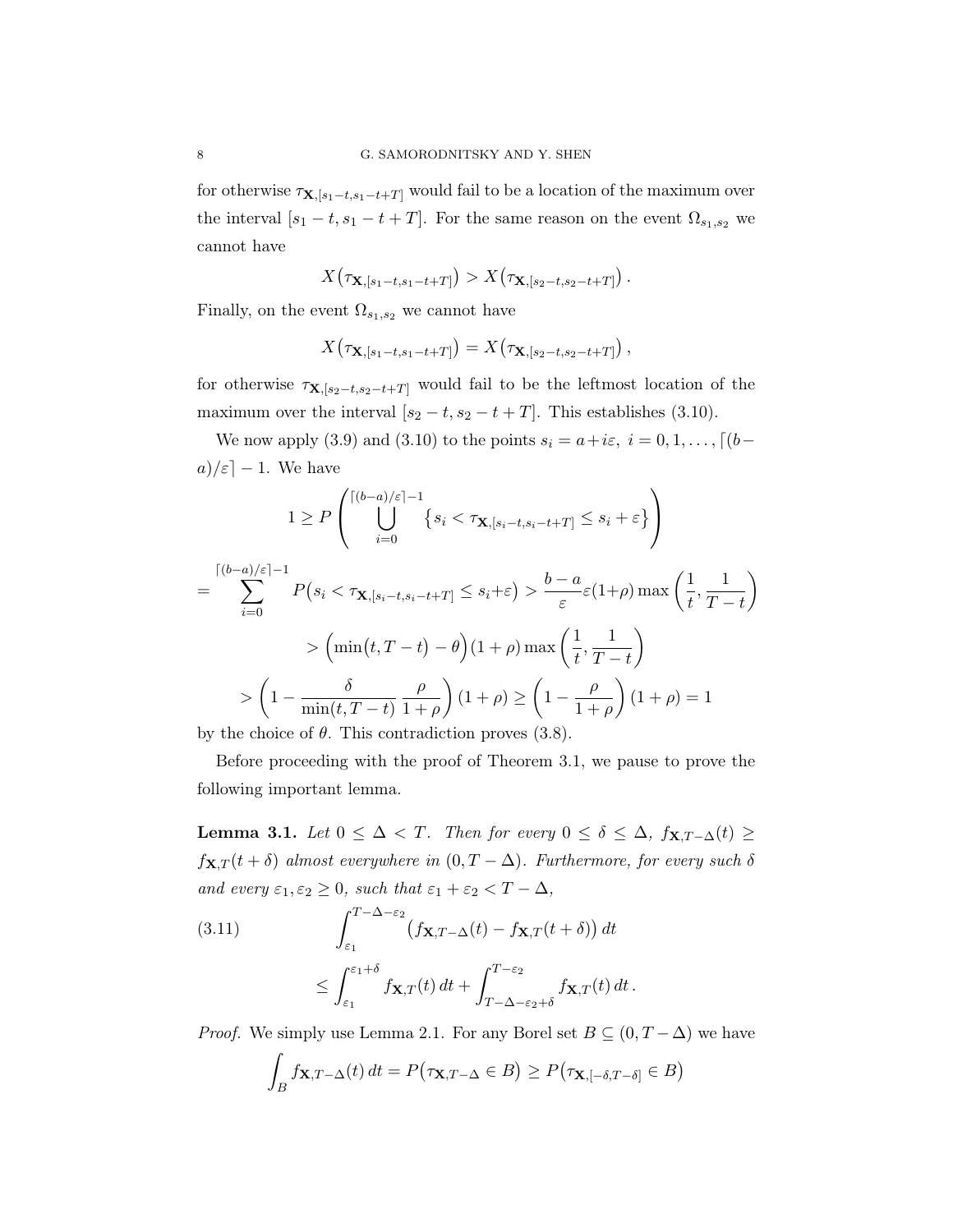$$
= \int_{B} f_{\mathbf{X}, [-\delta, T-\delta]}(t) dt = \int_{B} f_{\mathbf{X}, T}(t+\delta) dt,
$$
  
the function  $f_{\mathbf{X}, T-\delta}(t) > f_{\mathbf{X}, T}(t+\delta)$  almost everywhere.

which shows that  $f_{\mathbf{X},T-\Delta}(t) \geq f_{\mathbf{X},T}(t+\delta)$  almost everywhere in  $(0, T - \Delta)$ . For (3.11), notice that by Lemma 2.1,

$$
\int_{\varepsilon_1}^{T-\Delta-\varepsilon_2} (f_{\mathbf{X},T-\Delta}(t) - f_{\mathbf{X},T}(t+\delta)) dt
$$
  
\n
$$
= P(\tau_{\mathbf{X},T-\Delta} \in (\varepsilon_1, T-\Delta-\varepsilon_2)) - P(\tau_{\mathbf{X},T} \in (\varepsilon_1+\delta, T-\Delta-\varepsilon_2+\delta))
$$
  
\n
$$
= P(\tau_{\mathbf{X},T} \notin (\varepsilon_1+\delta, T-\Delta-\varepsilon_2+\delta)) - P(\tau_{\mathbf{X},T-\Delta} \notin (\varepsilon_1, T-\Delta-\varepsilon_2))
$$
  
\n
$$
= P(\tau_{\mathbf{X},T} \in [0, \varepsilon_1+\delta)) + P(\tau_{\mathbf{X},T} \in (T-\Delta-\varepsilon_2+\delta, T])
$$
  
\n
$$
-P(\tau_{\mathbf{X},T-\Delta} \in [0, \varepsilon_1)) - P(\tau_{\mathbf{X},T-\Delta} \in (T-\Delta-\varepsilon_2, T-\Delta])
$$
  
\n
$$
= P(\tau_{\mathbf{X},T} \in (\varepsilon_1, \varepsilon_1+\delta)) + \left( P(\tau_{\mathbf{X},T} \in [0, \varepsilon_1)) - P(\tau_{\mathbf{X},T-\Delta} \in [0, \varepsilon_1)) \right)
$$
  
\n
$$
+ P(\tau_{\mathbf{X},T} \in (T-\Delta-\varepsilon_2+\delta, T-\varepsilon_2))
$$
  
\n
$$
+ \left( P(\tau_{\mathbf{X},T} \in (T-\varepsilon_2, T]) - P(\tau_{\mathbf{X},[\Delta,T]} \in (T-\varepsilon_2, T]) \right)
$$
  
\n
$$
\leq P(\tau_{\mathbf{X},T} \in (\varepsilon_1, \varepsilon_1+\delta)) + P(\tau_{\mathbf{X},T} \in (T-\Delta-\varepsilon_2+\delta, T-\varepsilon_2))
$$
  
\n
$$
= \int_{\varepsilon_1}^{\varepsilon_1+\delta} f_{\mathbf{X},T}(t) dt + \int_{T-\Delta-\varepsilon_2+\delta}^{\varepsilon_2} f_{\mathbf{X},T}(t) dt,
$$

We return now to the proof of Theorem 3.1. Our next goal is to prove that the cdf  $F_{\mathbf{X},T}$  is right differentiable at every point in the interval  $(0, T)$ . Since we already know that  $F_{\mathbf{X},T}$  is absolutely continuous on  $(0,T)$ , the set

(3.12) 
$$
A = \{t \in (0, T): F_{\mathbf{X}, T} \text{ is not right differentiable at } t\}
$$

has Lebesgue measure zero. Define next

(3.13)

 $B = \{t \in A^c: f_{\mathbf{X},T} \text{ restricted to } A^c \text{ does not have a right limit at } t\}.$ 

We claim that the set  $B$  is at most countable. To see this, we define for  $t \in A^c$ 

$$
L(t) = \limsup_{s \downarrow t, s \in A^c} f_{\mathbf{X}, T}(s), \ \ l(t) = \liminf_{s \downarrow t, s \in A^c} f_{\mathbf{X}, T}(s) \, .
$$

Our claim about set  $B$  will follow once we check that for any  $0 < \varepsilon < T/2$ and  $\theta > 0$ , the set

$$
B_{\varepsilon,\theta} = \left\{ t \in A^c \cap (\varepsilon, T - \varepsilon) : L(t) - l(t) > \theta \right\}
$$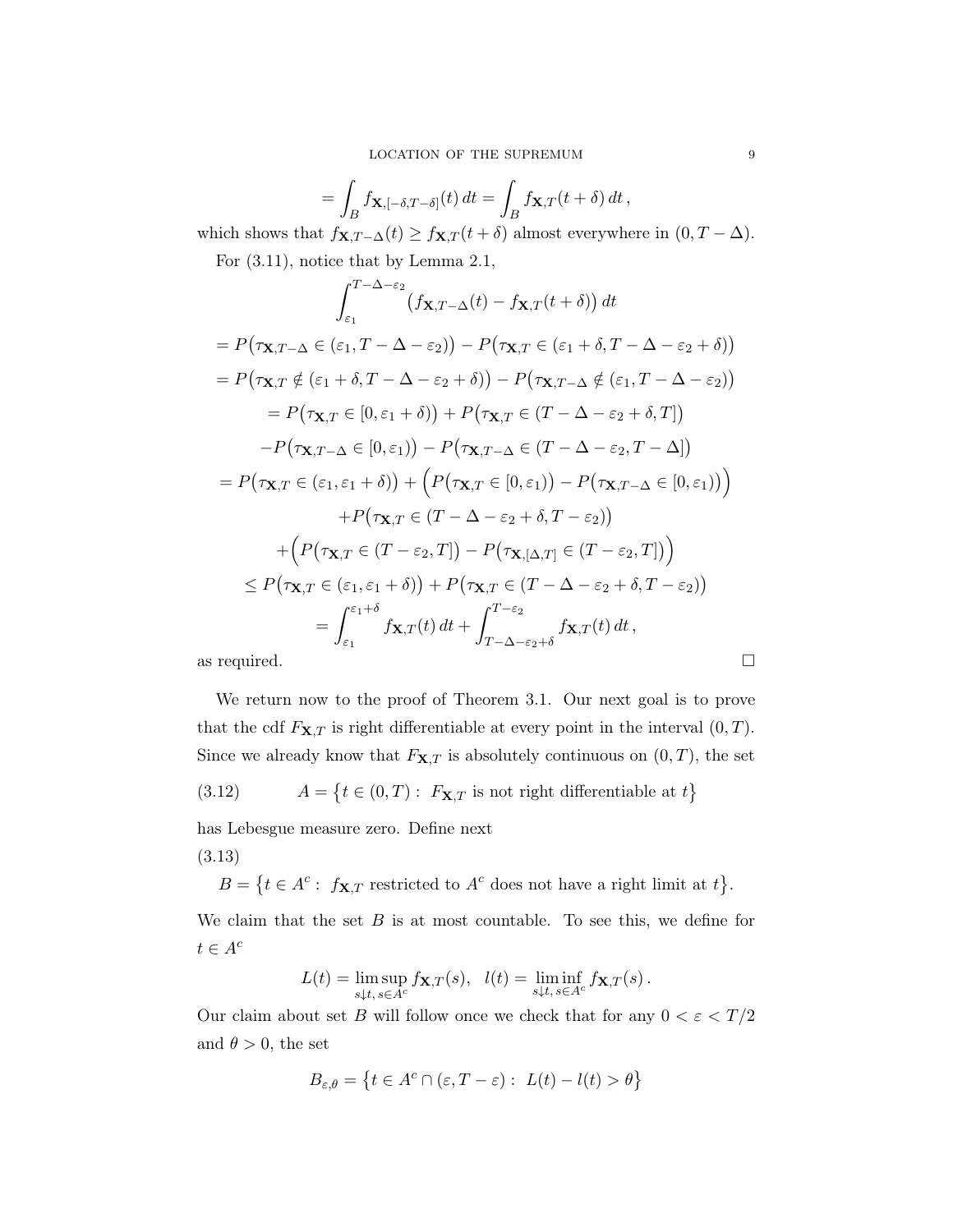is finite. In fact, we will show that the cardinality of  $B_{\varepsilon,\theta}$  cannot be larger than  $4/(\varepsilon\theta)$ . If not, let  $N > 4/(\varepsilon\theta)$  and find points  $\varepsilon < t_1 < t_2 < \ldots < t_N <$ T –  $\varepsilon$ . Choose  $\delta > 0$  so small that  $\delta < \varepsilon/2$  and

$$
0<\delta<\frac{1}{2}\min(t_1-\varepsilon,t_2-t_1,\ldots,t_N-t_{N_1},T-\varepsilon-t_N).
$$

Let now  $i = 1, ..., N$  and choose a sequence  $s_n \downarrow t_i, s_n \in A^c$ , such that  $f_{\mathbf{X},T}(s_n) \to L(t_i)$ . Consider n so large that  $s_n - t_i < \delta/3$ , and let

$$
j \ge \frac{3}{\delta - (s_n - t_i)}
$$

be an integer. We have

$$
P(\tau_{\mathbf{X},T-\delta}\in(t_i-\delta,t_i))\geq\sum_{k=0}^{\lfloor j(\delta-(s_n-t_i))\rfloor-1}P(\tau_{\mathbf{X},T-\delta}\in(t_i-(k+1)/j,t_i-k/j)),
$$

and for each  $k$  as in the sum,

$$
h_k := s_n - t_i + \frac{k+1}{j} \in (0, \delta].
$$

Therefore, by Lemma 2.1

$$
P(\tau_{\mathbf{X},T-\delta} \in (t_i - \delta, t_i))
$$
  
\n
$$
\geq \sum_{k=0}^{\lfloor j(\delta - (s_n - t_i)) \rfloor - 1} P(\tau_{\mathbf{X},T} \in (t_i - (k+1)/j + h_k, t_i - k/j + h_k))
$$
  
\n
$$
= \lfloor j(\delta - (s_n - t_i)) \rfloor P(\tau_{\mathbf{X},T} \in (s_n, s_n + 1/j)) \to (\delta - (s_n - t_i)) f_{\mathbf{X},T}(s_n)
$$

as  $j \to \infty$ . Letting  $n \to \infty$ , we conclude that

(3.14) 
$$
P(\tau_{\mathbf{X},T-\delta}\in (t_i-\delta,t_i))\geq \delta L(t_i),\ i=1,\ldots,N.
$$

Similarly, for  $i = 1, ..., N$  choose a sequence  $w_n \downarrow t_i, w_n \in A^c$ , such that  $f_{\mathbf{X},T}(w_n) \rightarrow l(t_i)$ . For large *n* and *j* we have

$$
P(\tau_{\mathbf{X},T+\delta} \in (t_i, t_i + \delta)) = P(\tau_{\mathbf{X},T+\delta} \in (t_i, w_n)) + P(\tau_{\mathbf{X},T+\delta} \in (w_n, w_n + \delta))
$$
  
\n
$$
\leq P(\tau_{\mathbf{X},T+\delta} \in (t_i, w_n)) + \sum_{k=0}^{\lceil \delta j \rceil - 1} P(\tau_{\mathbf{X},T+\delta} \in (w_n + k/j, w_n + (k+1)/j)).
$$

For each  $k$  as in the sum above,

$$
h_k := \frac{k}{j} \in [0, \delta].
$$

Therefore, by Lemma 2.1,

$$
P(\tau_{\mathbf{X},T+\delta}\in(t_i,t_i+\delta))
$$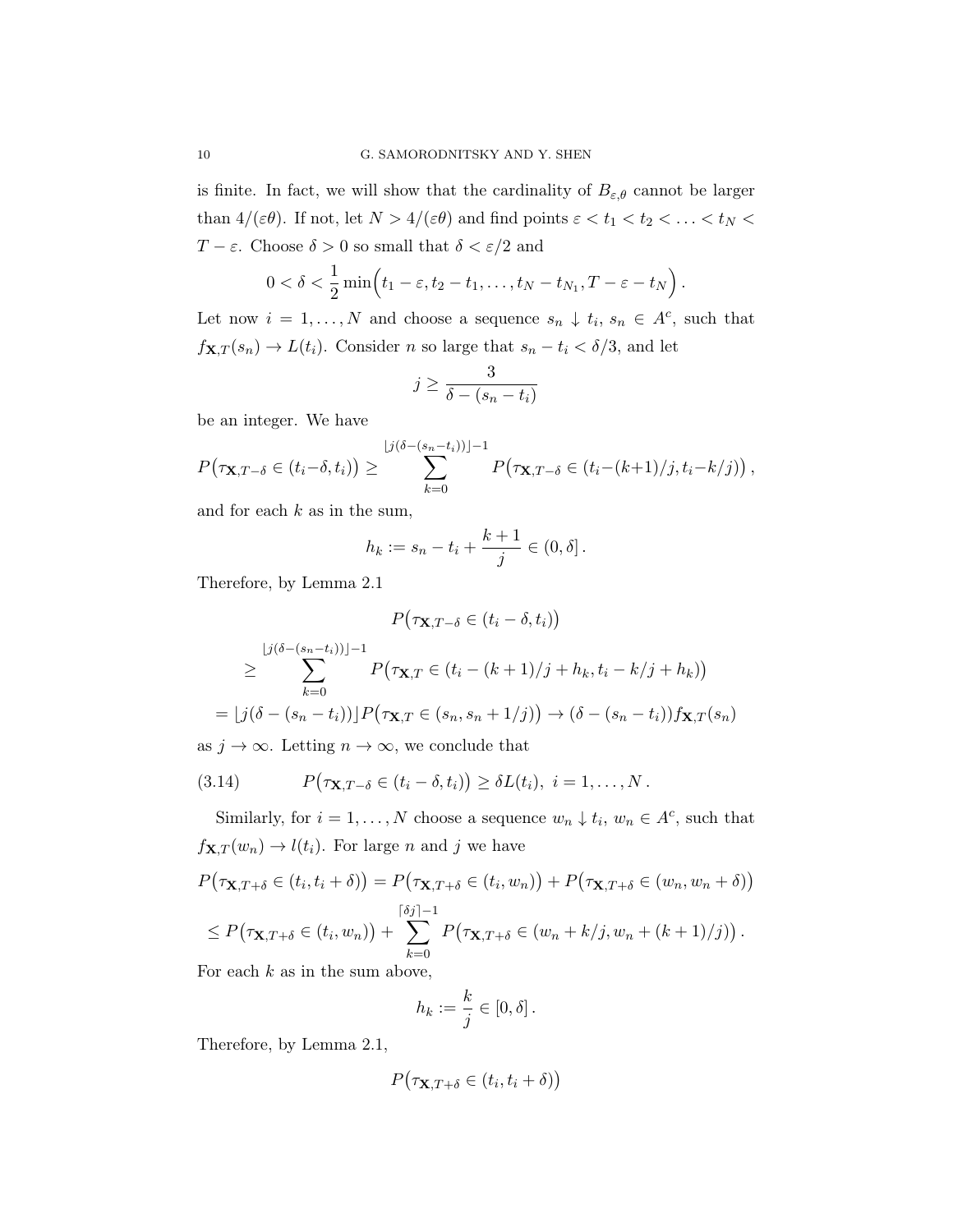LOCATION OF THE SUPREMUM 11

$$
\leq P(\tau_{\mathbf{X},T+\delta}\in (t_i,w_n))+\lceil \delta j\rceil P(\tau_{\mathbf{X},T}\in (w_n,w_n+1/j)).
$$

Letting, once again, first  $j \to \infty$  and then  $n \to \infty$ , we conclude that

(3.15) 
$$
P(\tau_{\mathbf{X},T+\delta}\in (t_i,t_i+\delta))\leq \delta l(t_i),\ i=1,\ldots,N.
$$

Now we use the estimate in Lemma 3.1 as follows. By the definition of the point  $t_i$  and the smallness of  $\delta$ ,

$$
N\delta\theta \le P\left(\tau_{\mathbf{X},T-\delta} \in \bigcup_{i=1}^N (t_i - \delta, t_i)\right) - P\left(\tau_{\mathbf{X},T+\delta} \in \bigcup_{i=1}^N (t_i, t_i + \delta)\right)
$$
  
= 
$$
\int_{\bigcup_{i=1}^N (t_i - \delta, t_i)} (f_{\mathbf{X},T-\delta}(t) - f_{\mathbf{X},T+\delta}(t + \delta)).
$$

Using the fact that

$$
\bigcup_{i=1}^N (t_i - \delta, t_i) \subset (\varepsilon - \delta, T - \varepsilon),
$$

and that, by Lemma 3.1, the integrand above is a.e. nonnegative, we have by the estimate in that lemma that the integral above does not exceed

$$
\int_{\varepsilon-\delta}^{T-\varepsilon} \left( f \mathbf{x}, T-\delta(t) - f \mathbf{x}, T+\delta(t+\delta) \right) dt
$$
  

$$
\leq \int_{\varepsilon-\delta}^{\varepsilon} f \mathbf{x}, T+\delta(t) dt + \int_{T-\varepsilon+\delta}^{T-\varepsilon+2\delta} f \mathbf{x}, T+\delta(t) dt.
$$

Applying the already proved (3.1), we conclude that

$$
N\delta\theta \le 2\frac{\delta}{\varepsilon - \delta} \le \frac{4\delta}{\varepsilon},
$$

and this contradicts the assumption that we can choose  $N > 4/(\varepsilon \theta)$ . This proves that the set  $B$  in (3.13) is at most countable. We notice, further, that

(3.16) 
$$
f_{\mathbf{X},T}(t) = \lim_{s \downarrow t} \frac{1}{s-t} P(t < \tau_{\mathbf{X},T} \le s)
$$

$$
= \lim_{s \downarrow t} \frac{1}{s-t} \int_{t}^{s} f_{\mathbf{X},T}(w) dw = \lim_{w \downarrow t, w \in A^c \setminus B} f_{\mathbf{X},T}(w)
$$
for some  $t \in A^c \setminus B$  (resp.

for every  $t \in A^c \setminus B$  (recall the set A is defined in (3.12)).

Now we are ready to prove that the right derivative of the cdf  $F_{\mathbf{X},T}$  exists at every point in the interval  $(0, T)$ . Suppose, to the contrary, that this is not so. Then there is  $t \in (0, T)$  and real numbers  $a < b$  such that

$$
\liminf_{\varepsilon \downarrow 0} \frac{F_{\mathbf{X},T}(t+\varepsilon) - F_{\mathbf{X},T}(t)}{\varepsilon} < a < b < \limsup_{\varepsilon \downarrow 0} \frac{F_{\mathbf{X},T}(t+\varepsilon) - F_{\mathbf{X},T}(t)}{\varepsilon}.
$$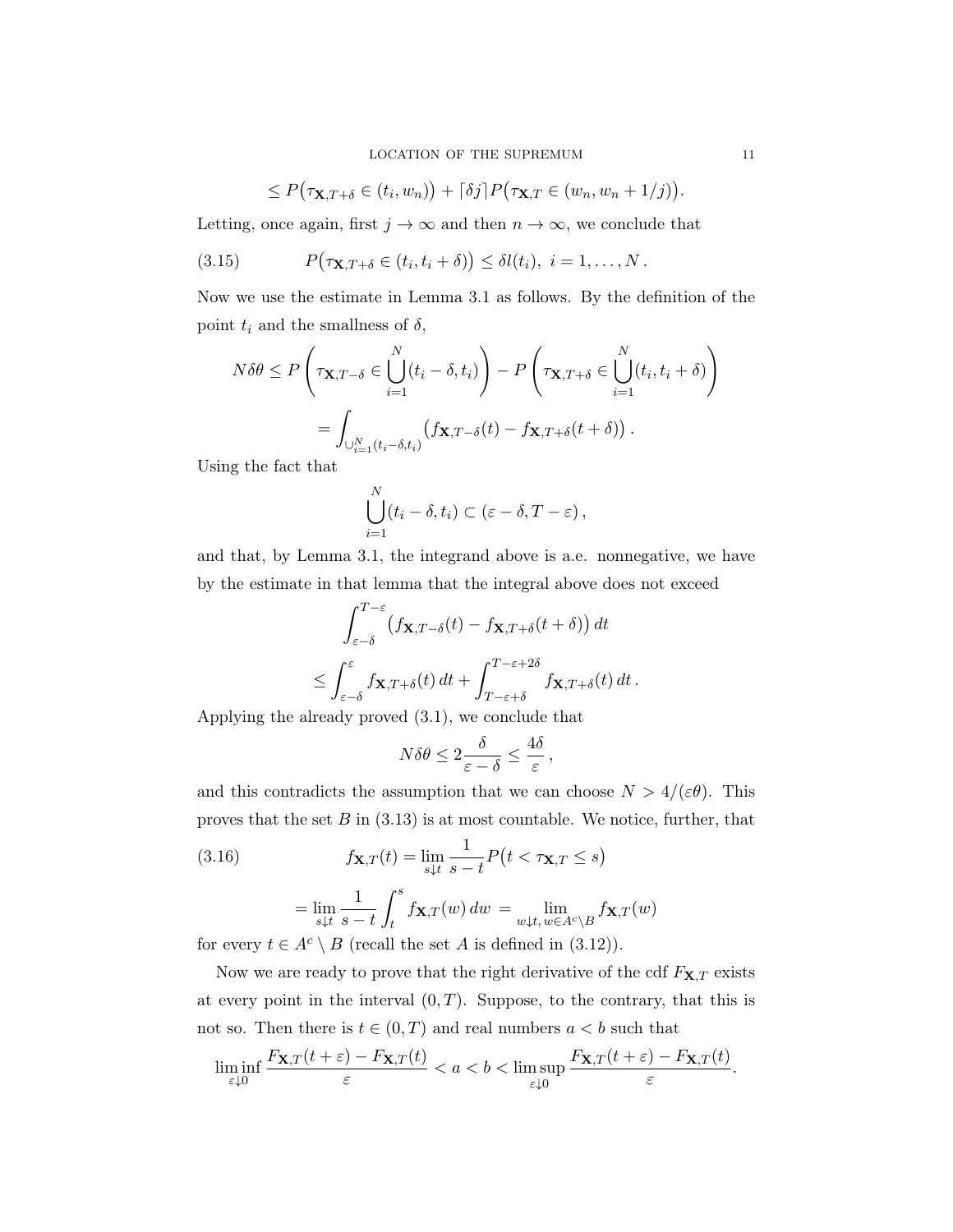This implies that there is a sequence  $t_n \downarrow t$  with  $t_n \in A^c \setminus B$  for each n such that

$$
f_{\mathbf{X},T}(t_{2n-1}) > b
$$
,  $f_{\mathbf{X},T}(t_{2n}) < a$  for all  $n = 1, 2, ...$ 

We can and will choose  $t_1$  so close to t that  $t_1 < (T + t)/2$ .

Notice that by (3.16), for every  $n = 1, 2, \ldots$  there is  $\delta_n > 0$  such that

$$
f_{\mathbf{X},T}(w) > b
$$
 a.e. in  $(t_{2n-1}, t_{2n-1} + \delta_{2n-1}),$   
 $f_{\mathbf{X},T}(w) < a$  a.e. in  $(t_{2n}, t_{2n} + \delta_{2n})$ 

for  $n = 1, 2, ...$ 

Let now  $m \geq 1$ , and consider  $s > 0$  so small that both  $s < \min_{n=1,\dots,2m} \delta_n$ and  $t_1 < (T + t)/2 - s$ . Observe that

$$
\int_{t}^{(T+t)/2} (f_{\mathbf{X},T}(w+s) - f_{\mathbf{X},T}(w))_{+} dw
$$
  
\n
$$
\geq \int_{t}^{t+s} \sum_{i=0}^{\lfloor (T-t)/2s \rfloor -1} (f_{\mathbf{X},T}(w+(i+1)s) - f_{\mathbf{X},T}(w+is))_{+} dw,
$$

and for every point  $w \in (t, t + s)$ , each one of the intervals  $(t_n, t_n + \delta_n)$ ,  $n =$  $1, \ldots, 2m$ , contains at least one of the points in the finite sequence  $w +$ is,  $i = 0, 1, \ldots, \lfloor (T - t)/2s \rfloor - 1$ . By construction, apart from a set of points  $w \in (t, t + s)$  of measure zero, those points of the kind  $w + is$  that fall in the odd-numbered intervals satisfy  $f_{\mathbf{X},T}(w + is) > b$ , and those points that fall in the even-numbered intervals satisfy  $f_{\mathbf{X},T} (w + is) < a$ . We conclude that

$$
\sum_{i=0}^{\lfloor (T-t)/2s \rfloor -1} \bigl( f_{\mathbf{X},T}(w+(i+1)s) - f_{\mathbf{X},T}(w+is) \bigr)_+ \geq m(b-a)
$$

a.e. in  $(t, t + s)$ . Therefore, for all  $s > 0$  small enough,

$$
\int_{t}^{(T+t)/2} (f_{\mathbf{X},T}(w+s) - f_{\mathbf{X},T}(w))_{+} dw \geq sm(b-a)
$$

and, since m can be taken arbitrarily large, we conclude that

(3.17) 
$$
\lim_{s \downarrow 0} \frac{1}{s} \int_{t}^{(T+t)/2} (f_{\mathbf{X},T}(w+s) - f_{\mathbf{X},T}(w))_{+} dw = \infty.
$$

We will see that this is, however, impossible, and the resulting contradiction will prove that the right derivative of the cdf  $F_{\mathbf{X},T}$  exists at every point in the interval  $(0, T)$ .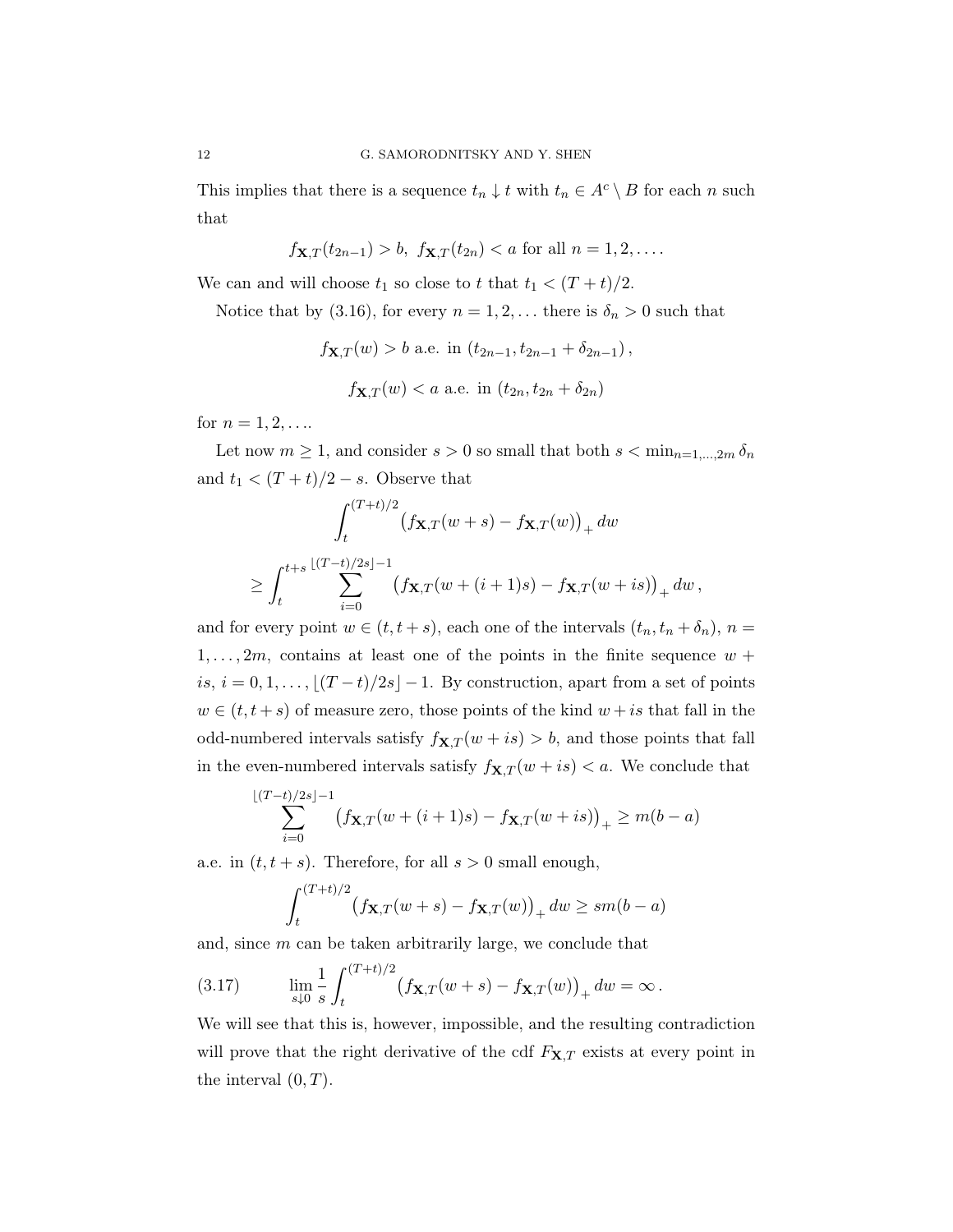Indeed, recall that by Lemma 3.1, for all  $s > 0$  small enough,

 $f_{\mathbf{X},T-2s}(w-s) \ge f_{\mathbf{X},T}(w+s)$  a.e. on  $(s,T-s) \supset (t,(T+t)/2)$ .

Therefore, for such s,

$$
\int_{t}^{(T+t)/2} \left(f\mathbf{x}, T(w+s) - f\mathbf{x}, T(w)\right)_{+} dw
$$
\n
$$
\leq \int_{t}^{(T+t)/2} \left(f\mathbf{x}, T-2s(w-s) - f\mathbf{x}, T(w)\right)_{+} dw
$$
\n
$$
\leq \int_{t-s}^{(T+t)/2-s} \left(f\mathbf{x}, T-2s(w) - f\mathbf{x}, T(w+s)\right) dw
$$

since, by another application of Lemma 3.1, the integrand is a.e. nonnegative over the range of integration. Applying (3.11), we see that

$$
\int_{t}^{(T+t)/2} (f_{\mathbf{X},T}(w+s) - f_{\mathbf{X},T}(w))_{+} dw
$$
  
\n
$$
\leq \int_{t-s}^{t} f_{\mathbf{X},T}(w) dw + \int_{(T+t)/2}^{(T+t)/2+s} f_{\mathbf{X},T}(w) dw.
$$

However, we already know that the density  $f_{\mathbf{X},T}$  is bounded on any subinterval of  $(0, T)$  that is bounded away from both endpoints. Therefore, the upper bound obtained above shows that (3.17) is impossible. Hence the existence of the right derivative everywhere, which then coincides with the version of the density  $f_{\mathbf{X},T}$  chosen above.

Next we check that this version of the density is right continuous. To this end we recall that we already know that the set  $A$  in  $(3.12)$  is empty. Next, we rule out existence of a point  $t \in (0,T)$  such the limit of  $f_{\mathbf{X},T}(s)$  as  $s \downarrow t$ over  $s \in B^c$  does not exist. Suppose that, to the contrary, that such t exists. This means that there are real numbers  $a < b$  and a sequence  $t_n \downarrow t$  with  $t_n \in B^c$  for each n such that

$$
f_{\mathbf{X},T}(t_{2n-1}) > b
$$
,  $f_{\mathbf{X},T}(t_{2n}) < a$  for all  $n = 1, 2, ...$ 

However, we have already established that such a sequence cannot exist.

As in (3.16), we see that for every  $t \in (0, T)$ 

$$
f_{\mathbf{X},T}(t) = \lim_{s \downarrow t, s \in B^c} f_{\mathbf{X},T}(s)
$$

and, since the set B is at most countable, the restriction to  $s \in B^c$  in the above limit statement can be removed. This proves right continuity of the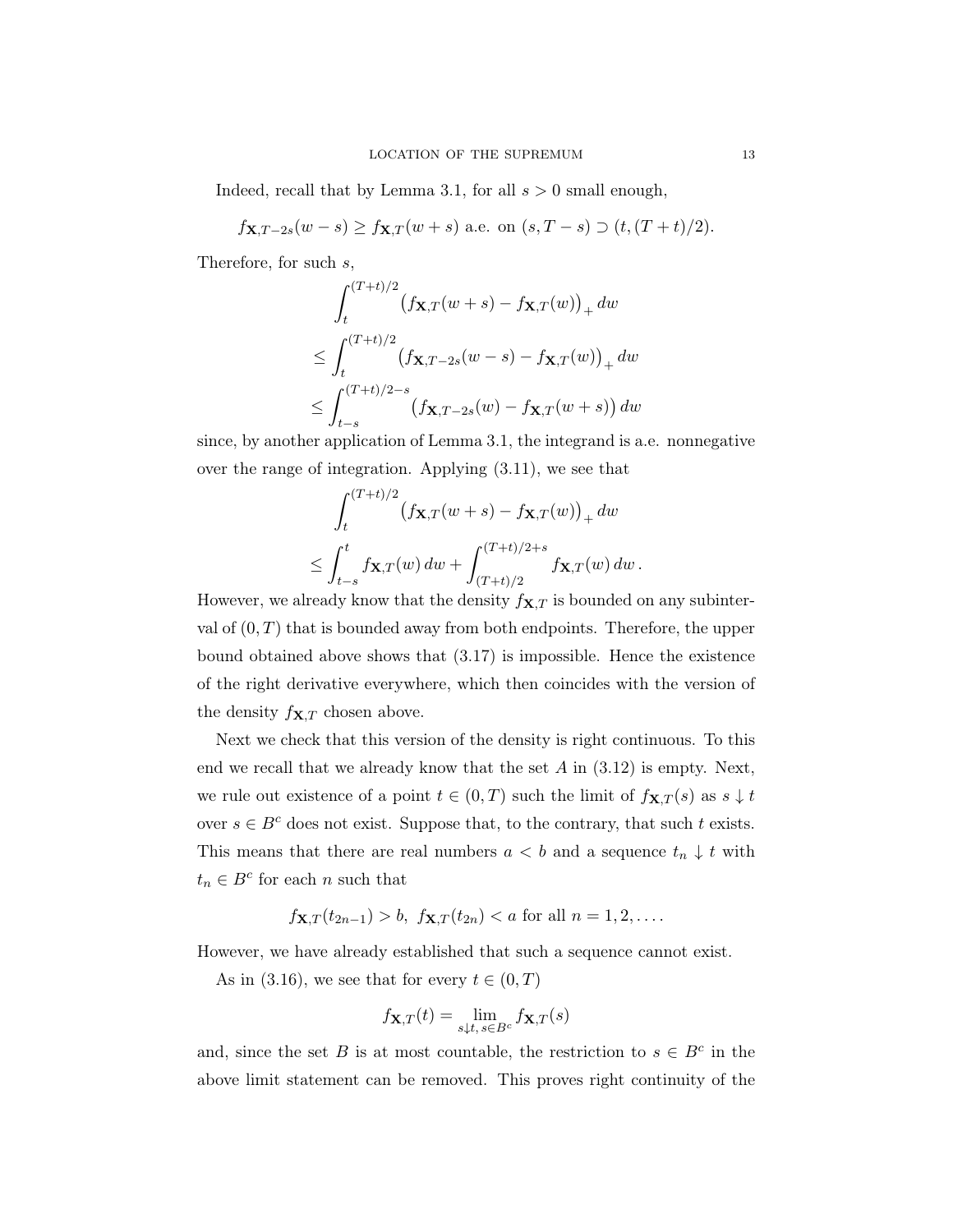version of the density density given by the right derivative of  $F_{\mathbf{X},T}$ . The proof of existence of left limits is similar.

Next, we address the variation of the version of the density we are working with away from the endpoints of the interval  $(0, T)$ . Let  $0 < t_1 < t_2 < T$ . We start with a preliminary calculation. Let  $0 < r_n < T-t_2.$  Introduce the notation

$$
C_{+} = \{ t \in (t_1, t_2) : f_{\mathbf{X},T}(t + r_n) \ge f_{\mathbf{X},T}(t) \},\,
$$
  

$$
C_{-} = \{ t \in (t_1, t_2) : f_{\mathbf{X},T}(t + r_n) < f_{\mathbf{X},T}(t) \},\,
$$

so that

$$
\int_{t_1}^{t_2} \left| f_{\mathbf{X},T}(t+r_n) - f_{\mathbf{X},T}(t) \right| dt
$$
  
= 
$$
\int_{C_+} \left( f_{\mathbf{X},T}(t+r_n) - f_{\mathbf{X},T}(t) \right) dt + \int_{C_-} \left( f_{\mathbf{X},T}(t) - f_{\mathbf{X},T}(t+r_n) \right) dt.
$$

To estimate the two terms we will once again use Lemma 3.1. Since

$$
f_{\mathbf{X},T-r_n}(t) \ge f_{\mathbf{X},T}(r_n+t)
$$
 a.e. on  $(0,T-r_n) \supset (t_1,t_2)$ 

for  $n$  large enough, for such  $n$ , we have the upper bound

$$
\int_{C_+} \left( f \mathbf{x}_{,T}(t+r_n) - f \mathbf{x}_{,T}(t) \right) dt \le \int_{C_+} \left( f \mathbf{x}_{,T-r_n}(t) - f \mathbf{x}_{,T}(t) \right) dt
$$
\n
$$
\le \int_{t_1}^{t_2} \left( f \mathbf{x}_{,T-r_n}(t) - f \mathbf{x}_{,T}(t) \right) dt.
$$

We now once again use  $(3.11)$  to conclude that for all n large, we have

$$
\int_{C_+} \left( f_{\mathbf{X},T}(t+r_n) - f_{\mathbf{X},T}(t) \right) dt \le \int_{t_2}^{t_2+r_n} f_{\mathbf{X},T}(t) dt
$$

so that

$$
\limsup_{n\to\infty}\frac{1}{r_n}\int_{C_+}\big(f_{\mathbf{X},T}(t+r_n)-f_{\mathbf{X},T}(t)\big)\,dt\leq f_{\mathbf{X},T}(t_2).
$$

Similarly, by Lemma 3.1,

$$
f_{\mathbf{X},T}(t+r_n) \ge f_{\mathbf{X},T+r_n}(t+r_n)
$$
 a.e. on  $(0,T-r_n) \supset (t_1,t_2)$ 

for *n* large enough, and we obtain, for such *n*, using  $(3.11)$ 

$$
\int_{C_{-}} \left( f_{\mathbf{X},T}(t) - f_{\mathbf{X},T}(t+r_n) \right) dt \le \int_{C_{-}} \left( f_{\mathbf{X},T}(t) - f_{\mathbf{X},T+r_n}(t+r_n) \right) dt
$$
\n
$$
\le \int_{t_1}^{t_2} \left( f_{\mathbf{X},T}(t) - f_{\mathbf{X},T+r_n}(t+r_n) \right) dt \le \int_{t_1}^{t_1+r_n} f_{\mathbf{X},T+r_n}(t) dt.
$$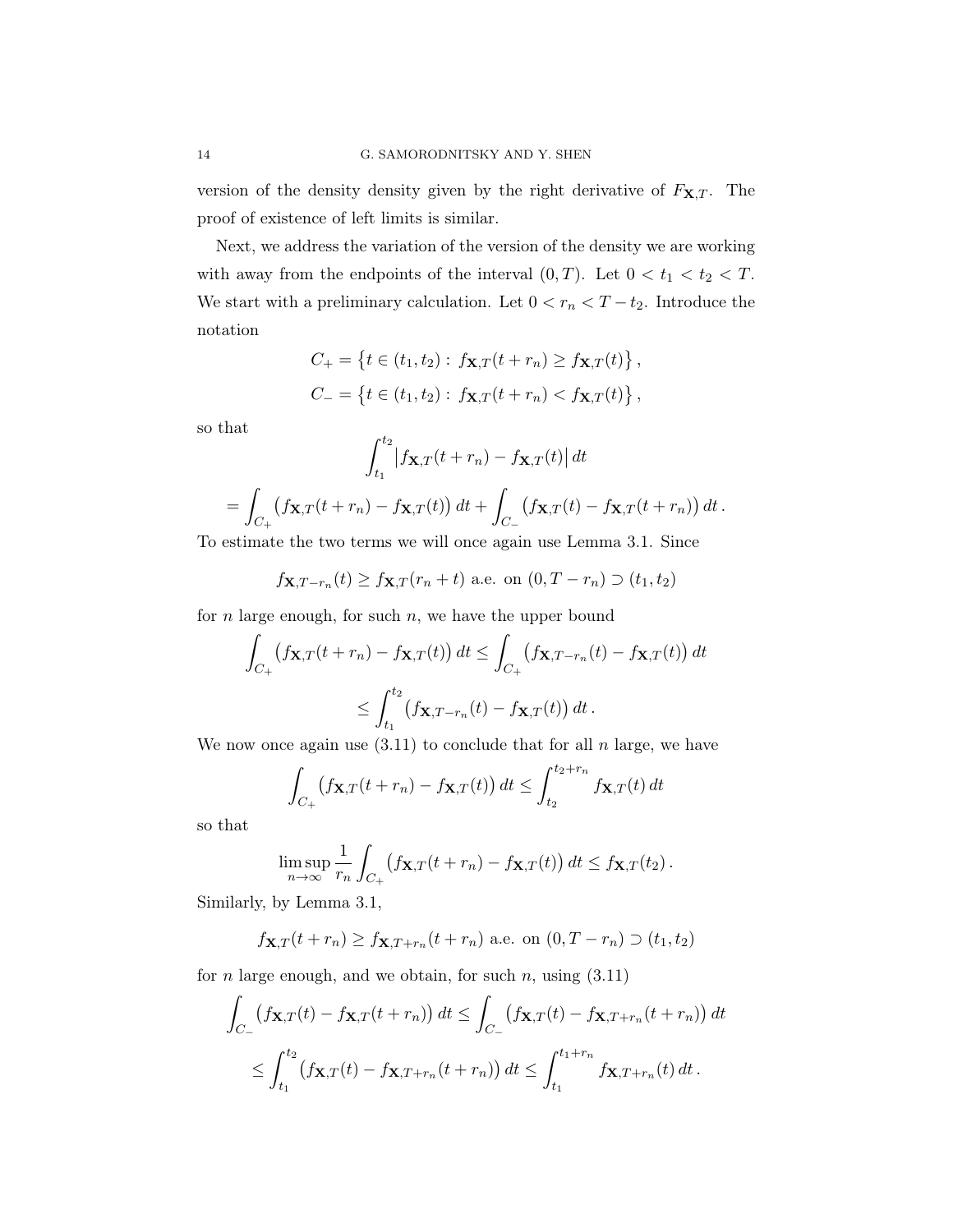This can, in turn, be bounded from above both by

$$
\int_{t_1}^{t_1+r_n} f_{\mathbf{X},T}(t) dt
$$

and by

$$
\int_{t_1}^{t_1+r_n} f_{\mathbf{X},T}(t-r_n) dt = \int_{t_1-r_n}^{t_1} f_{\mathbf{X},T}(t) dt.
$$

Therefore,

$$
\limsup_{n\to\infty}\frac{1}{r_n}\int_{C_-}\big(f_{\mathbf{X},T}(t)-f_{\mathbf{X},T}(t+r_n)\big)\,dt\leq \min\big(f_{\mathbf{X},T}(t_1),f_{\mathbf{X},T}(t_1-)\big)\,.
$$

Overall, we have proved that

(3.18) 
$$
\limsup_{n \to \infty} \frac{1}{r_n} \int_{t_1}^{t_2} \left| f_{\mathbf{X},T}(t+r_n) - f_{\mathbf{X},T}(t) \right| dt
$$

$$
\leq \min(f_{\mathbf{X},T}(t_1), f_{\mathbf{X},T}(t_1-)) + f_{\mathbf{X},T}(t_2).
$$

To relate (3.18) to the total variation of the density  $f_{\mathbf{X},T}$  over the interval  $(t_1, t_2)$ , we notice first that by the right continuity of the density, it is enough to consider the regularly spaced points  $s_i = t_1 + ir_n, i = 1, ..., n$ , where  $r_n = (t_2 - t_1)/(n + 1)$  for some  $n = 1, 2, ...$  Write

$$
\int_{t_1}^{t_2} |f_{\mathbf{X},T}(t+r_n) - f_{\mathbf{X},T}(t)| dt = \int_{t_1}^{t_1+r_n} \sum_{i=0}^n |f_{\mathbf{X},T}(t+(i+1)r_n) - f_{\mathbf{X},T}(t+ir_n)| dt
$$

and observe that

$$
\lim_{n \to \infty} \sum_{i=0}^{n} |f_{\mathbf{X},T}(t + (i+1)r_n) - f_{\mathbf{X},T}(t + ir_n)| \geq TV_{(t_1,t_2)}(f_{\mathbf{X},T})
$$

uniformly in  $t \in (t_1, t_2)$ . Therefore, by  $(3.18)$ 

$$
\min(f_{\mathbf{X},T}(t_1), f_{\mathbf{X},T}(t_1-)) + f_{\mathbf{X},T}(t_2) \ge \limsup_{n \to \infty} \frac{1}{r_n} \int_{t_1}^{t_2} |f_{\mathbf{X},T}(t+r_n) - f_{\mathbf{X},T}(t)| dt
$$
  
\n
$$
\ge \limsup_{n \to \infty} \frac{1}{r_n} \int_{t_1}^{t_1+r_n} \sum_{i=0}^n |f_{\mathbf{X},T}(t+(i+1)r_n) - f_{\mathbf{X},T}(t+ir_n)| dt \ge TV_{(t_1,t_2)}(f_{\mathbf{X},T}).
$$

Now the bound (3.3) follows from the obvious fact that

$$
TV_{(t_1,t_2)}(f_{\mathbf{X},T}) = \lim_{\varepsilon \downarrow 0} TV_{(t_1,t_2-\varepsilon)}(f_{\mathbf{X},T}),
$$

Furthermore, the proof of  $(3.4)$  and  $(3.5)$  is the same as the proof of  $(3.3)$ , with each one using one side of the two-sided calculation performed above for (3.3).

Next, the boundedness of the positive variation of the density at zero, clearly, implies that the limit  $f_{\mathbf{X},T}(0+) = \lim_{t \downarrow 0} f_{\mathbf{X},T}(t)$  exists, while the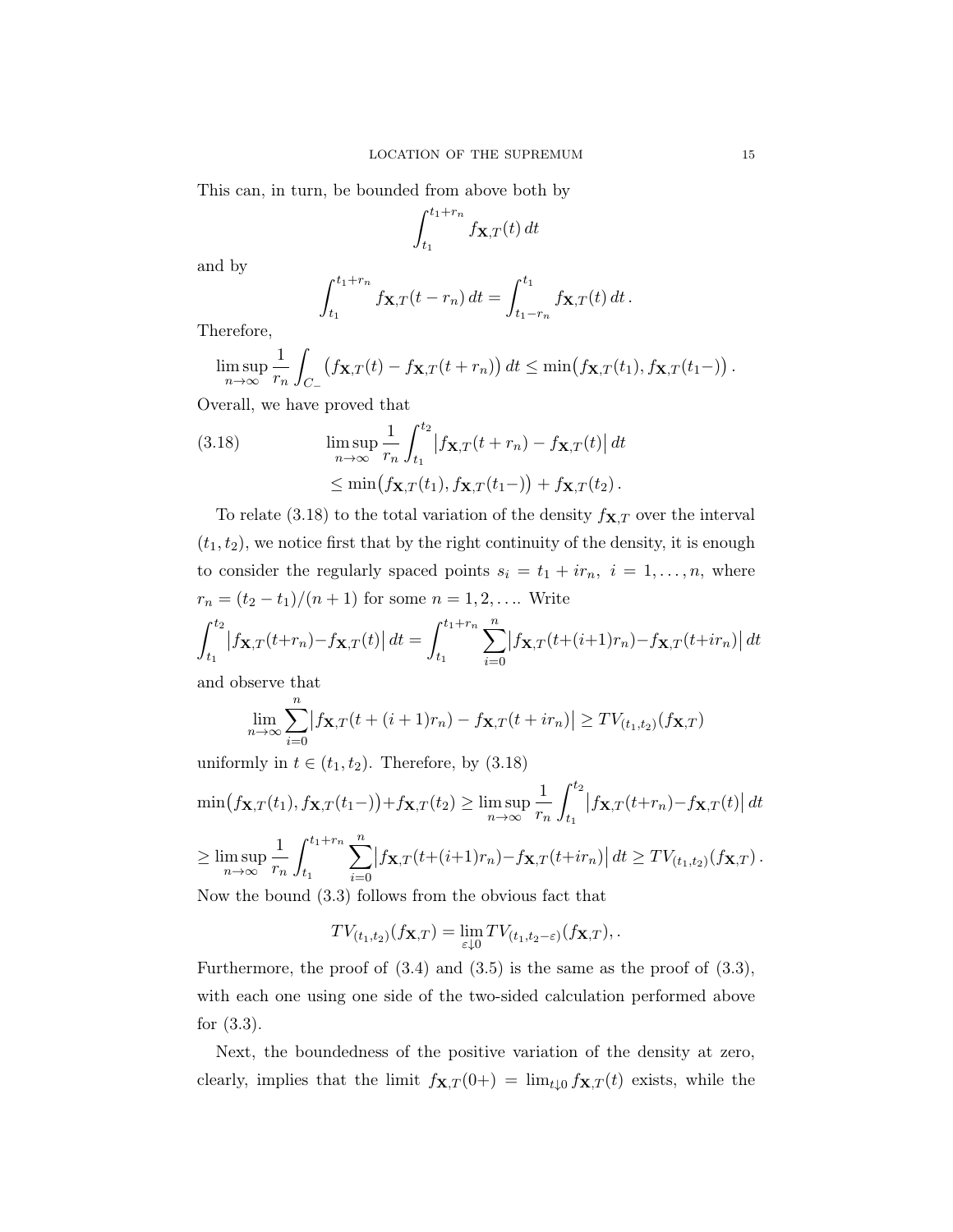boundedness of the negative variation of the density at  $T$  implies that the limit  $f_{\mathbf{X},T}(T-) = \lim_{t \uparrow T} f_{\mathbf{X},T}(t)$  exists as well. If  $TV_{(0,\varepsilon)}(f_{\mathbf{X},T}) < \infty$  for some  $0 < \varepsilon < T$ , then, trivially,  $f_{\mathbf{X},T}(0+) < \infty$ . On the other hand, if  $f_{\mathbf{X},T}(0+) < \infty$ , then the same argument as we used in proving (3.3), shows that for any  $0 < \varepsilon < T$ ,

$$
TV_{(0,\varepsilon)}^-(f_{\mathbf{X},T}) \le f_{\mathbf{X},T}(0+),
$$

which, together with (3.4), both shows that  $TV_{(0,\varepsilon)}(f_{\mathbf{X},T}) < \infty$  and proves (3.6). One can prove the statement of part (f) of the theorem concerning the behaviour of the density at the right end point of the interval in the same way.

It only remains to prove part (c) of the theorem, namely the fact that the version of the density given by the right derivative of the cdf  $F_{\mathbf{X},T}$  is bounded away from zero. Recall that Assumption  $U_T$  is in effect here.

Suppose, to the contrary, that (3.2) fails and introduce the notation

$$
t_1 = \inf\big\{s \in (0, T) : \inf_{0 < t < s} f_{\mathbf{X}, T}(t) = 0\big\},
$$
\n
$$
t_2 = \sup\big\{s \in (0, T) : \inf_{s < t < T} f_{\mathbf{X}, T}(t) = 0\big\}.
$$

Clearly,  $0 \le t_1 \le t_2 \le T$ . We claim that,

(3.19) if 
$$
t_1 < t_2
$$
, then  $f_{\mathbf{X},T}(t) = 0$  for all  $t_1 < t < t_2$ .

We start with the case  $0 < t_1 < t_2 < T$ . Notice that, in this case,

$$
\min(f_{\mathbf{X},T}(t_1), f_{\mathbf{X},T}(t_1-)) = \min(f_{\mathbf{X},T}(t_2), f_{\mathbf{X},T}(t_2-)) = 0.
$$

By (3.3) the density is constant on the interval  $(t_1, t_2)$ . If  $f_{\mathbf{X},T}(t_1) = 0$  then, by the right continuity of the density the constant must be equal to zero, so (3.19) is immediate. If  $f_{\mathbf{X},T}(t_1-) = 0$  then, given  $\varepsilon > 0$ , choose  $0 < s < t_1$ such that  $f_{\mathbf{X},T}(s) \leq \varepsilon$ . By (3.3) we know that  $TV_{(s,t_2)}(f_{\mathbf{X},T}) \leq \varepsilon$ , which implies that  $f(t) \leq 2\varepsilon$  on  $(s, t_2)$ , hence also on  $(t_1, t_2)$ . Letting  $\varepsilon \to 0$  proves (3.19). If either  $t_1 = 0$  and/or  $t_2 = T$ , then (3.19) can be proved using a similar argument and the continuity of the density at 0 and at T shown in part (a) of the theorem. Furthermore, we also have

(3.20) if 
$$
t_1 = t_2
$$
, then  $\min(f_{\mathbf{X},T}(t_1), f_{\mathbf{X},T}(t_1-)) = 0$ ,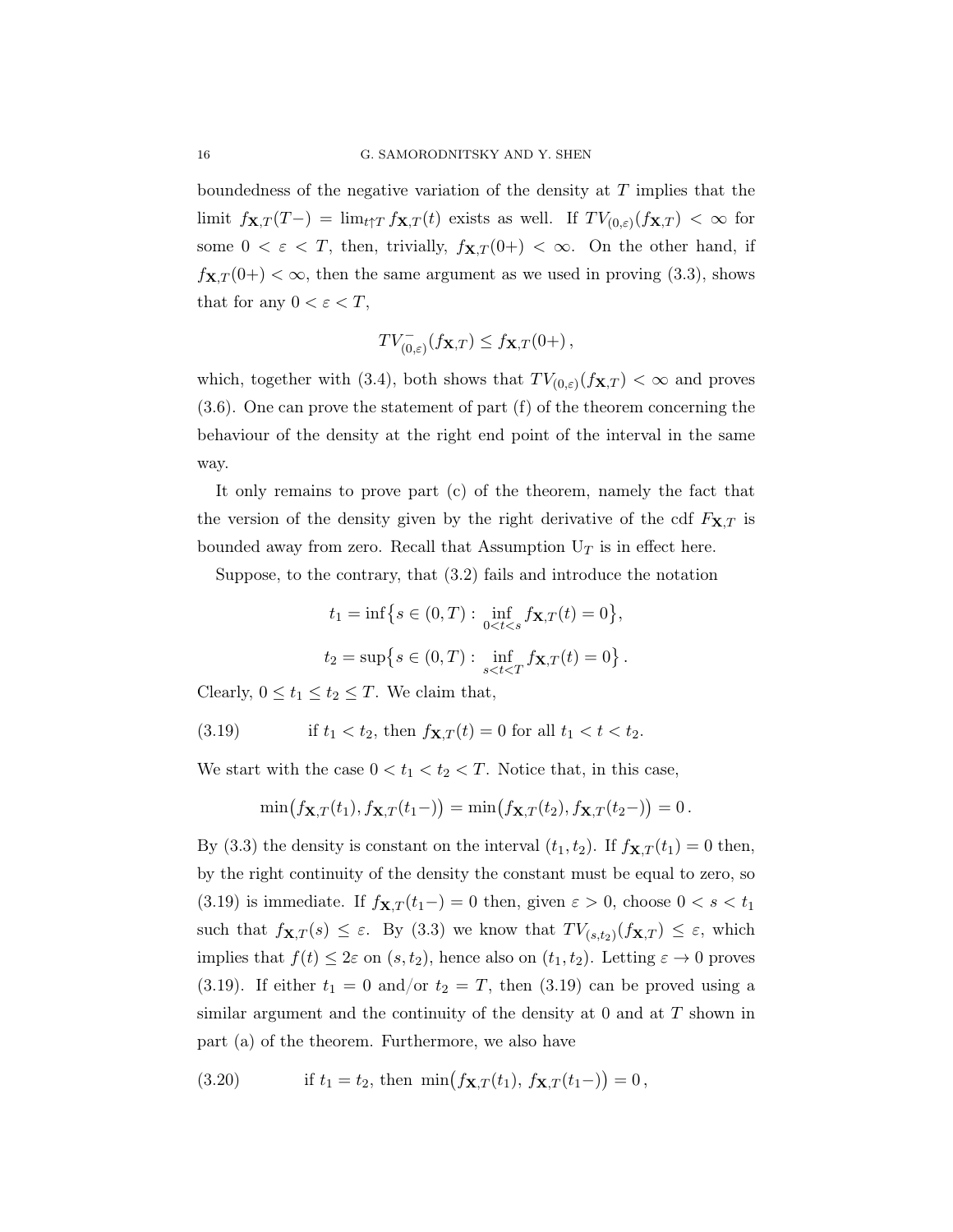with the obvious conventions in the case  $t_1 = t_2$  coincide with one of the endpoints of the interval.

It follows from (3.19), (3.20) and Lemma 3.1 that for any  $\Delta > 0$ ,

(3.21) 
$$
f_{\mathbf{X}, T+\Delta}(t) = 0 \text{ for } t_1 < t < t_2 + \Delta.
$$

Furthermore, we know by Lemma 2.1 that

$$
(3.22) \qquad \qquad F_{\mathbf{X},T+\Delta}([0,t_1]) \leq F_{\mathbf{X},T}([0,t_1])
$$

and

(3.23) 
$$
F_{\mathbf{X},T+\Delta}([t_2+\Delta,T+\Delta]) \leq F_{\mathbf{X},T}([t_2,T]).
$$

Note that for  $\Delta > 0$  all the quantities in the above equations refer to the leftmost location  $\tau_{\mathbf{X},T+\Delta}$  of the supremum, which is no longer assumed to be unique.

Since the distributions  $F_{\mathbf{X},T}$  and  $F_{\mathbf{X},T+\Delta}$  have equal total masses (equal to one), it follows from (3.21), (3.22) and (3.23) that the latter two inequalities must hold as equalities for all relevant sets. We concentrate on the resulting equation

(3.24) 
$$
F_{\mathbf{X}, T+\Delta}([t_2+\Delta, T+\Delta]) = F_{\mathbf{X}, T}([t_2, T]).
$$

Since we are working with the leftmost supremum location on a larger interval, we can write for  $\Delta > 0$ 

$$
P(\tau \mathbf{x}, T \in [t_2, T]) = P(\tau \mathbf{x}, [-\Delta, T] \in [t_2, T])
$$

$$
+ P(\tau \mathbf{x}, T \in [t_2, T], \tau \mathbf{x}, [-\Delta, T] \in [-\Delta, 0)).
$$

Using Lemma 2.1 and (3.24) we see that

$$
P(\tau_{\mathbf{X},T}\in[t_2,T],\,\tau_{\mathbf{X},[-\Delta,T]}\in[-\Delta,0)\big)=0\,,
$$

which implies that, if  $\Delta > T - t_2$ , then

(3.25) 
$$
P(\tau_{\mathbf{X},T} \in [t_2,T], \sup_{-\Delta \le t \le -\Delta + T - t_2} X(t) \ge \sup_{t_2 \le t \le T} X(t) = 0.
$$

Pick  $\delta > T$ . Using (3.25) with  $\Delta = n\delta - t_2$ ,  $n = 1, 2, \ldots$ , we see that

$$
Y_n < Y_0
$$
 a.e. on  $\{\tau_{\mathbf{X},T} \in [t_2,T]\}$  for  $n = 1,2,\ldots$ ,

where  $Y_n = \sup_{t_2-n\delta \le t \le T-n\delta} X(t)$ ,  $n = 0, 1, 2, \ldots$  Note, however, that the sequence  $(Y_n, n = 0, 1, 2, ...)$  is stationary, and for a stationary sequence it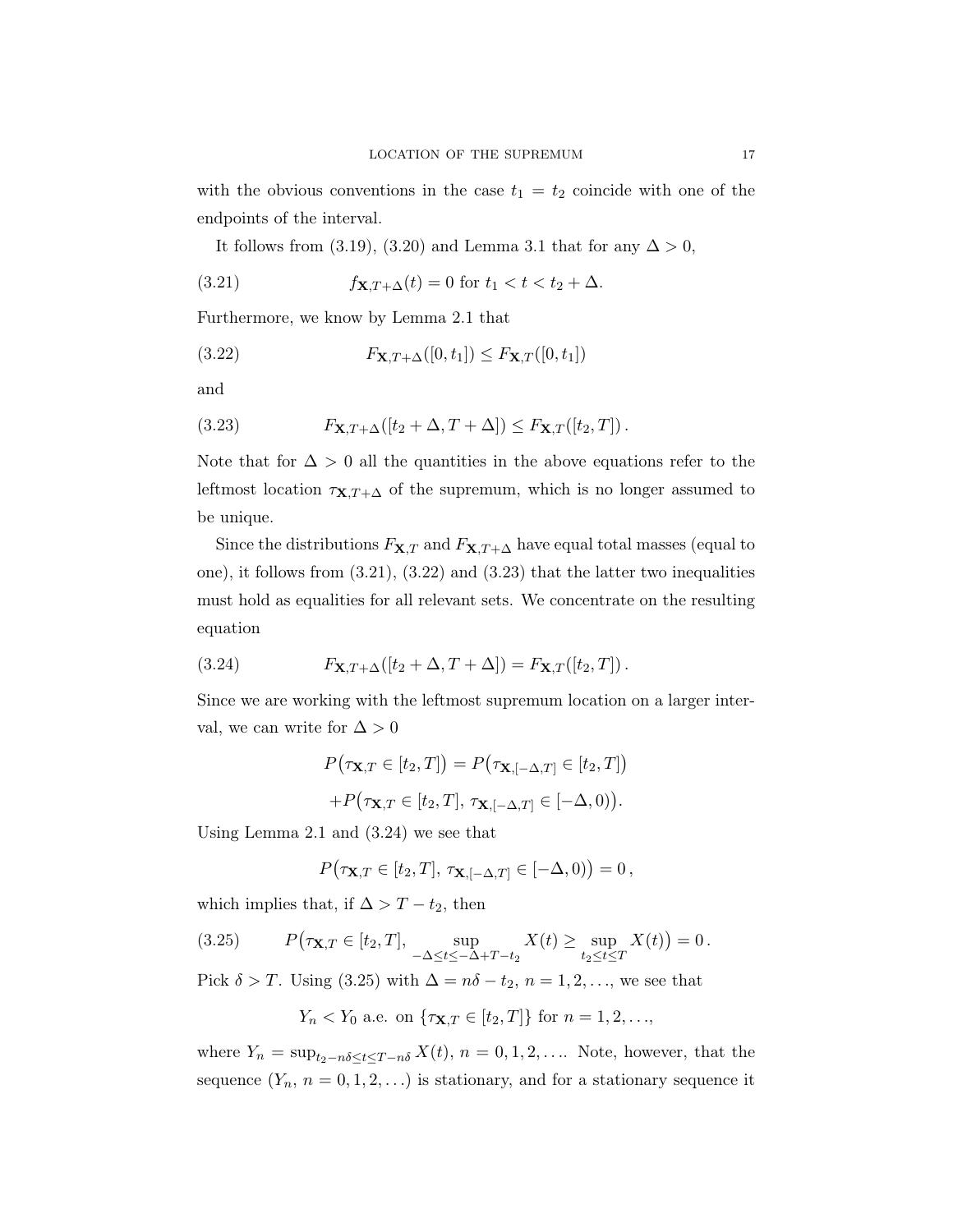is impossible that, on a set of positive probability,  $Y_0 > Y_n$  for  $n = 1, 2, \ldots$ (this is clear for an ergodic sequence; in general one can use the ergodic decomposition). We conclude that

(3.26) 
$$
P(\tau_{\mathbf{X},T} \in [t_2,T]) = 0.
$$

Reversing the direction of time (or, equivalently, switching to the rightmost supremum location on a larger interval) and using Assumption  $U_T$ , we also have

(3.27) 
$$
P(\tau_{\mathbf{X},T} \in [0,t_1]) = 0.
$$

However,  $(3.19)$ ,  $(3.26)$  and  $(3.27)$  rule out any possible mass of the distribution  $F_{\mathbf{X},T}$ . This contradiction shows that, under Assumption  $U_T$ , the version of the density given by the right derivative of the cdf  $F_{\mathbf{X},T}$  is bounded away from zero. This completes the proof of the theorem.  $\Box$ 

Remark 3.2. The following example shows that the statement of part (c) of Theorem 3.1 may fail without Assumption  $U_T$ .

Let  $(x(t), t \in \mathbb{R})$  be a continuous periodic function with period 1, for which  $t = 0$  is a global maximum. Let U be a standard uniform random variable. Then  $(X(t) = x(t + U), t \in \mathbb{R})$  is a continuous stationary process, that always attains its global maximum in the interval [0, 1]. Therefore, with  $T > 1$ , we have  $f_{\mathbf{X},T}(t) = 0$  for  $1 \le t < T$ .

Next we describe what extra restrictions on the distribution of the location of the supremum, in addition to the statements of Theorem 3.1, Assumption L of Section 2 imposes. Again, one of the statements of the theorem requires Assumption  $U_T$ . See Remark 3.4 for a discussion.

**Theorem 3.3.** Let  $X = (X(t), t \in \mathbb{R})$  be a stationary sample upper semicontinuous process, satisfying Assumption L. Then the version of the density  $f_{\mathbf{X},T}$  of the leftmost location of the supremum in the interval  $[0,T]$  described in Theorem 3.1 has the following additional properties.

(a)  $f_{\mathbf{X},T}(0+) < \infty$ ,  $f_{\mathbf{X},T}(T-) < \infty$  and  $TV_{(0,T)}(f_{\mathbf{X},T}) \leq f_{\mathbf{X},T}(0+)$  $f_{\mathbf{X},T}(T-)$ . In particular, the density has a bounded variation on the entire interval  $(0, T)$ .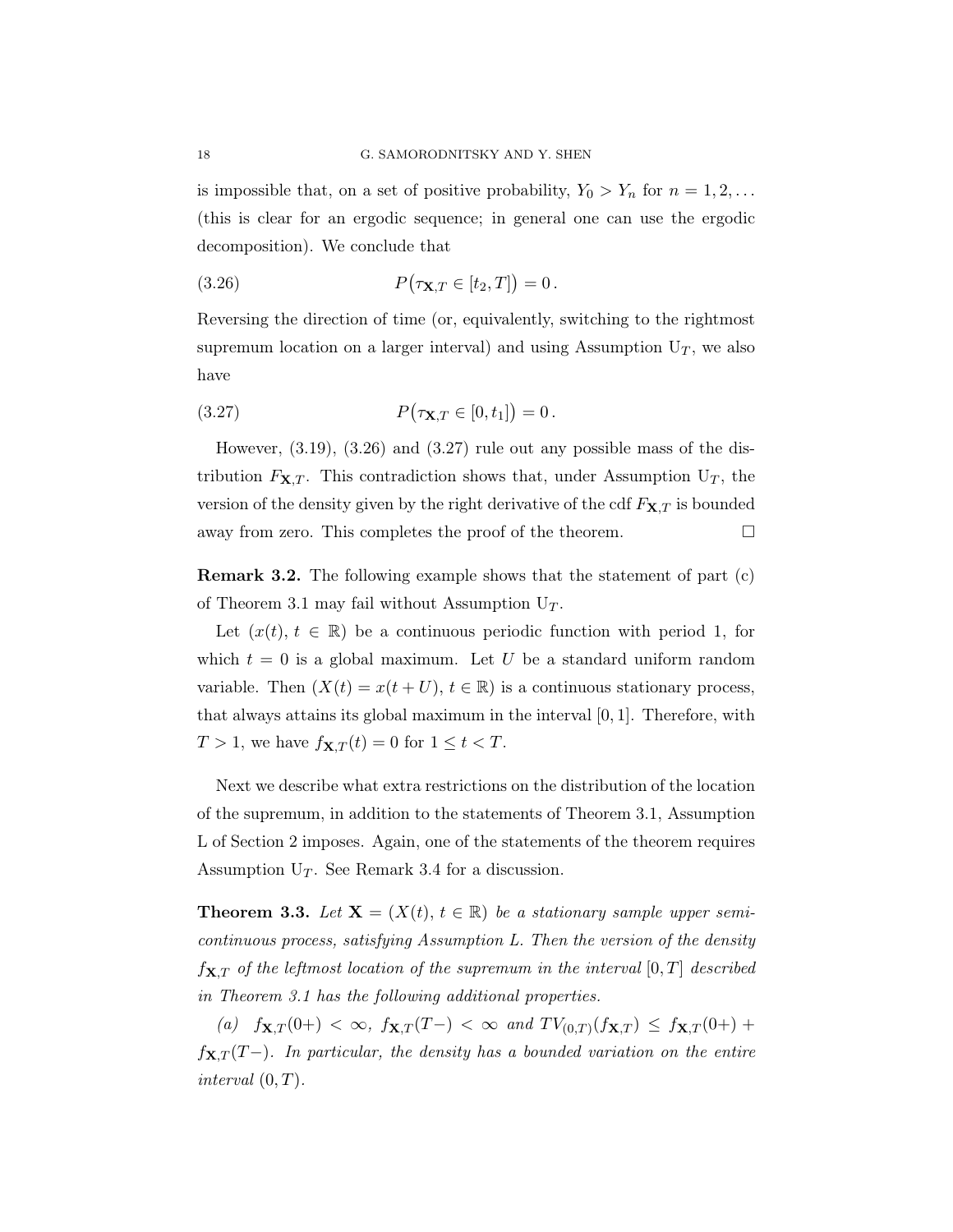(b) Assume additionally that the process is sample continuous and satisfies Assumption U<sub>T</sub>. Then either  $f_{\mathbf{X},T}(t) = 1/T$  for all  $0 < t < T$ , or  $\int_0^T f_{\mathbf{X},T}(t) dt < 1.$ 

Note that part (b) of Theorem 3.3 says that, unless the location of the supremum is uniformly distributed in the interval  $(0, T)$ , the supremum is achieved, with a positive probability, at an endpoint of the interval.

It turns out that the description of the possible densities of the location of the supremum under Assumption  $U_T$ , given in Theorem 3.3, is complete, in the sense that for any function  $f$  satisfying the constraints described in the theorem, there is a sample continuous stationary satisfying Assumption  $U_T$  and Assumption L, for which f is the density of the supremum location. This is shown in Samorodnitsky and Shen (2011).

Proof of Theorem 3.3. Assumption L and stationarity imply that for any  $0 < t < T$ ,

$$
f_{\mathbf{X},T}(t) = \lim_{\varepsilon \downarrow 0} \frac{P(\tau_{\mathbf{X},T} \in (t, t + \varepsilon))}{\varepsilon}
$$
  
\$\leq \limsup\_{\varepsilon \downarrow 0} \frac{P(\mathbf{X} \text{ has a local maximum in } (t, t + \varepsilon))}{\varepsilon}\$  
= 
$$
\limsup_{\varepsilon \downarrow 0} \frac{P(\mathbf{X} \text{ has a local maximum in } (0, \varepsilon))}{\varepsilon} \leq K.
$$

This proves finiteness of  $f_{\mathbf{X},T}(0+) < \infty$  and  $f_{\mathbf{X},T}(T-)$ . The rest of the statement in part (a) follows from (3.6) by letting  $\varepsilon \uparrow T$ .

We now prove part (b). Assume that  $P(\tau_{\mathbf{X},T}=0 \text{ or } T)=0$ . By stationarity this implies that  $\tau_{\mathbf{X},[T,2T]} \in (T,2T)$  with probability 1. We first prove that

(3.28) 
$$
P(X(\tau_{\mathbf{X},[T,2T]}) \neq X(\tau_{\mathbf{X},T})\big) = 0.
$$

By symmetry, it is enough to prove the one-sided claim

(3.29) 
$$
P(X(\tau_{\mathbf{X},[T,2T]}) < X(\tau_{\mathbf{X},T}) = 0.
$$

Indeed, suppose, to the contrary, that the probability in (3.29) is positive. Under Assumption  $U_T$  we can use the continuity from below of measures to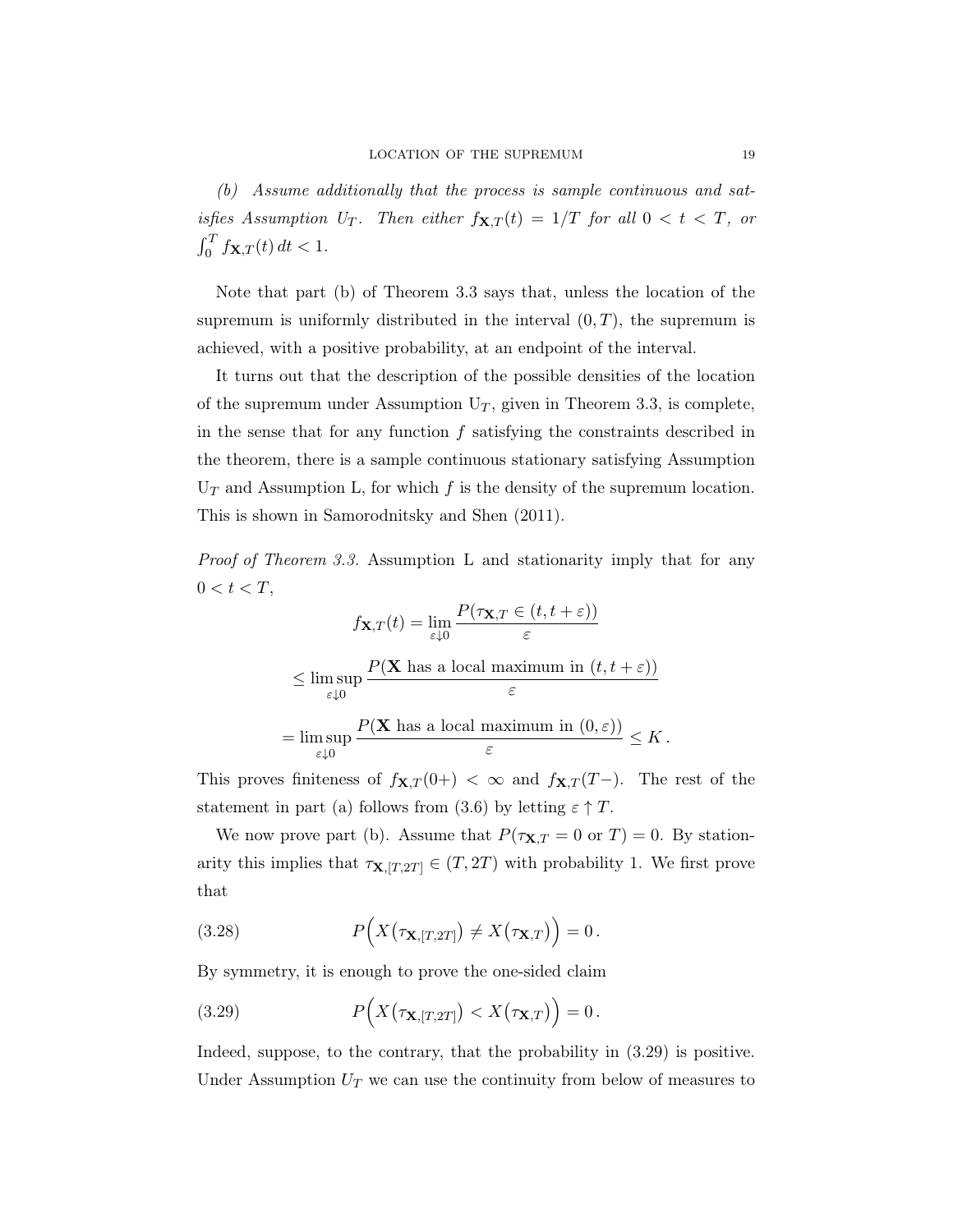see that there is  $\varepsilon > 0$  such that

$$
p := P\Big(X\big(\tau_{\mathbf{X},T}\big) > X\big(\tau_{\mathbf{X},[T,2T]}\big) + \varepsilon, \, X\big(\tau_{\mathbf{X},T}\big) > \max_{t \in L_T, t \neq \tau_{\mathbf{X},T}} X(t) + \varepsilon\Big) > 0\,.
$$

Here  $L_T$  is the (a.s. finite) set of the local maxima of **X** in the interval  $(0, T)$ .

Next, by the uniform continuity of the process **X** on [0, T], there is  $n \geq 1$ such that

$$
P\Big(\sup_{0\leq s\varepsilon/2\Big)\leq p/2.
$$

We immediately conclude by the law of total probability that there is  $i =$  $1, \ldots, n$  such that  $P(A_i) > 0$ , where

$$
A_i = \Big\{ X(\tau_{\mathbf{X},T}) > X(\tau_{\mathbf{X},[T,2T]}) + \varepsilon, X(\tau_{\mathbf{X},T}) > \max_{t \in L_T, t \neq \tau_{\mathbf{X},T}} X(t) + \varepsilon,
$$
  

$$
(i-1)T/n < \tau_{\mathbf{X},T} < iT/n, \sup_{(i-1)T/n \le s, t \le iT/n} |X(t) - X(s)| \le \varepsilon/2 \Big\}.
$$

However, on the event  $A_i$ ,  $X(iT/n) = \sup_{i \in I/n} \le t \le 2T X(t)$ , implying that  $\tau_{\mathbf{X},[iT/n,iT/n+T]} = iT/n$ . By stationarity, this contradicts the assumption  $P(\tau_{\mathbf{X},T}=0) = 0$ . This contradiction proves (3.29) and, hence, also (3.28).

Next, we check that

(3.30) 
$$
P(X(\tau_{\mathbf{X},[T,2T]})=X(\tau_{\mathbf{X},T}), \tau_{\mathbf{X},[T,2T]}-\tau_{\mathbf{X},T}
$$

Indeed, suppose that, to the contrary, the probability above is positive. By the continuity from below of measures, there is  $\varepsilon > 0$  such that

$$
P(X(\tau_{\mathbf{X},[T,2T]})=X(\tau_{\mathbf{X},T}),\,\tau_{\mathbf{X},[T,2T]}-\tau_{\mathbf{X},T}0.
$$

Take  $n > 2T/\varepsilon$ . By the law of total probability there are  $i_1, i_2 = 1, \ldots, n$ such that  $P(A_{i_1,i_2}) > 0$ , where

$$
A_{i_1,i_2} = \Big\{ X(\tau_{\mathbf{X},[T,2T]}) = X(\tau_{\mathbf{X},T}), \tau_{\mathbf{X},[T,2T]} - \tau_{\mathbf{X},T} < T - \varepsilon,
$$
\n
$$
(i_1 - 1)T/n < \tau_{\mathbf{X},T} < i_1 T/n, \ T + (i_2 - 1)T/n < \tau_{\mathbf{X},[T,2T]} < T + i_2 T/n \Big\}.
$$

By the choice of n,  $T + i_2T/n - (i_1 - 1)T/n < T$ , so that, on the event  $A_{i_1,i_2}$ , the process **X** has at least two points,  $\tau_{\mathbf{X},T}$  and  $\tau_{\mathbf{X},[T,2T]}$ , at which the supremum over the interval  $[(i_1 - 1)T/n, (i_1 - 1)T/n + T]$  is achieved. By stationarity, this contradicts Assumption  $U_T$ . This contradiction proves (3.30).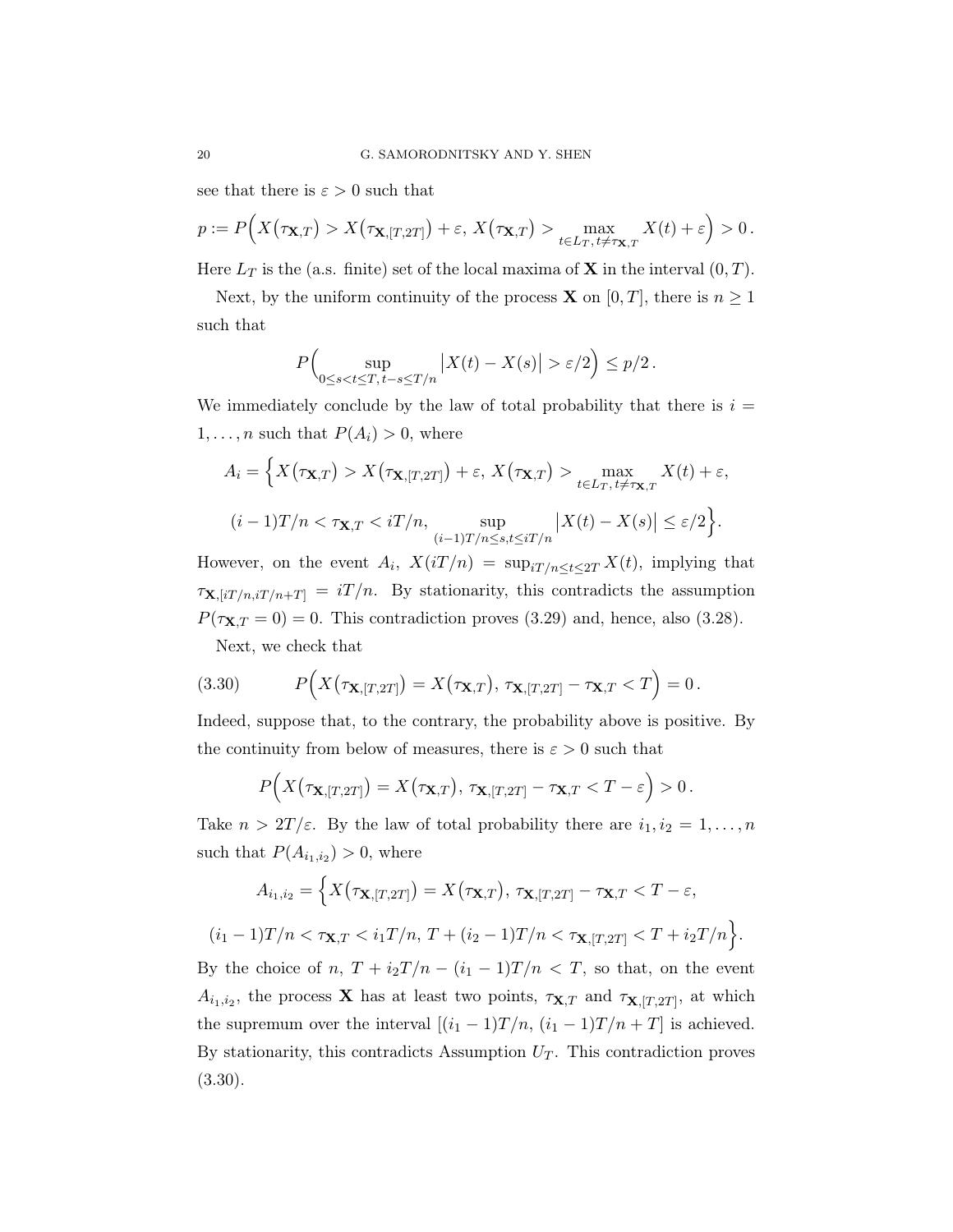Finally, we check that

(3.31) 
$$
P\Big(X\big(\tau_{\mathbf{X},[T,2T]}\big)=X\big(\tau_{\mathbf{X},T}\big),\,\tau_{\mathbf{X},[T,2T]}-\tau_{\mathbf{X},T}>T\Big)=0.
$$

The proof is similar to the proof of (3.29), so we only sketch the argument. Suppose that, to the contrary, the probability in (3.31) is positive. Use the continuity of measures to see that the probability remains positive if we require that  $\tau_{\mathbf{X},[T,2T]} - \tau_{\mathbf{X},T} > T + \varepsilon$  for some  $\varepsilon > 0$ . Next, use Assumption  $U_T$  to separate the value of  $X(\tau_{\mathbf{X},T})$  from the values of **X** at other local maxima in  $(0, T)$  and, finally, use the uniform continuity of the process **X** to show that there is a point  $T < b < 2T$  and an event of positive probability on which  $\tau_{\mathbf{X},[b-T,b]} = b$ . By stationarity, this contradicts the assumption  $P(\tau_{\mathbf{X},T} = T) = 0.$ 

Combining (3.28), (3.30) and (3.31), we see that the assumption  $P(\tau_{\mathbf{X},T})$ 0 or  $T$ ) = 0 implies that

(3.32) 
$$
P(X(\tau_{\mathbf{X},[T,2T]})=X(\tau_{\mathbf{X},T}), \tau_{\mathbf{X},[T,2T]}-\tau_{\mathbf{X},T}=T)=1
$$

Let  $0 < a < b < T$ . We have by stationarity,

$$
P(\tau_{\mathbf{X},T} \in (0,b-a)) = P(\tau_{\mathbf{X},[a,a+T]} \in (a,b))
$$

=  $P(\tau_{\mathbf{X},[a,a+T]} \in (a,b), \tau_{\mathbf{X},T} \in (0,a)) + P(\tau_{\mathbf{X},[a,a+T]} \in (a,b), \tau_{\mathbf{X},T} \in (a,T))$ . By (3.32), if  $\tau_{\mathbf{X},T} \in (0,a)$ , then  $\tau_{\mathbf{X},[T,2T]} \in (T,T+a)$  and  $X(\tau_{\mathbf{X},[T,2T]}) >$  $\sup_{t\in[a,b]} X(t)$ . Therefore, the first term in the right hand side above vanishes. Similarly, by (3.32), if  $\tau_{\mathbf{X},T} \in (a,T)$  then  $\tau_{\mathbf{X},[T,2T]} \in (T+a,2T)$ , and  $X(\tau_{\mathbf{X},T}) > \sup_{t \in [T,T+a]} X(t)$ . Therefore,

$$
P(\tau_{\mathbf{X},T} \in (0, b - a)) = P(\tau_{\mathbf{X},T} \in (a, b))
$$

for any  $0 < a < b < T$ , which proves the uniformity of the distribution of  $\tau_{\mathbf{X},T}$ .

Remark 3.4. A simple special case of the process in Remark 3.2 shows that the statement of part (b) of Theorem 3.3 may fail without Assumption  $U_T$ .

We take, for clarity, a specific function x. Let  $x(t) = 1 - 2|t|$  for  $|t| \leq 1/2$ and extend x to a periodic function with period 1. Then for any  $T > 1$ , the leftmost location of the supremum in the interval  $[0, T]$  of the process  $(X(t) = x(t + U), t \in \mathbb{R})$  is in the interval  $(0, 1)$  with probability 1, and (as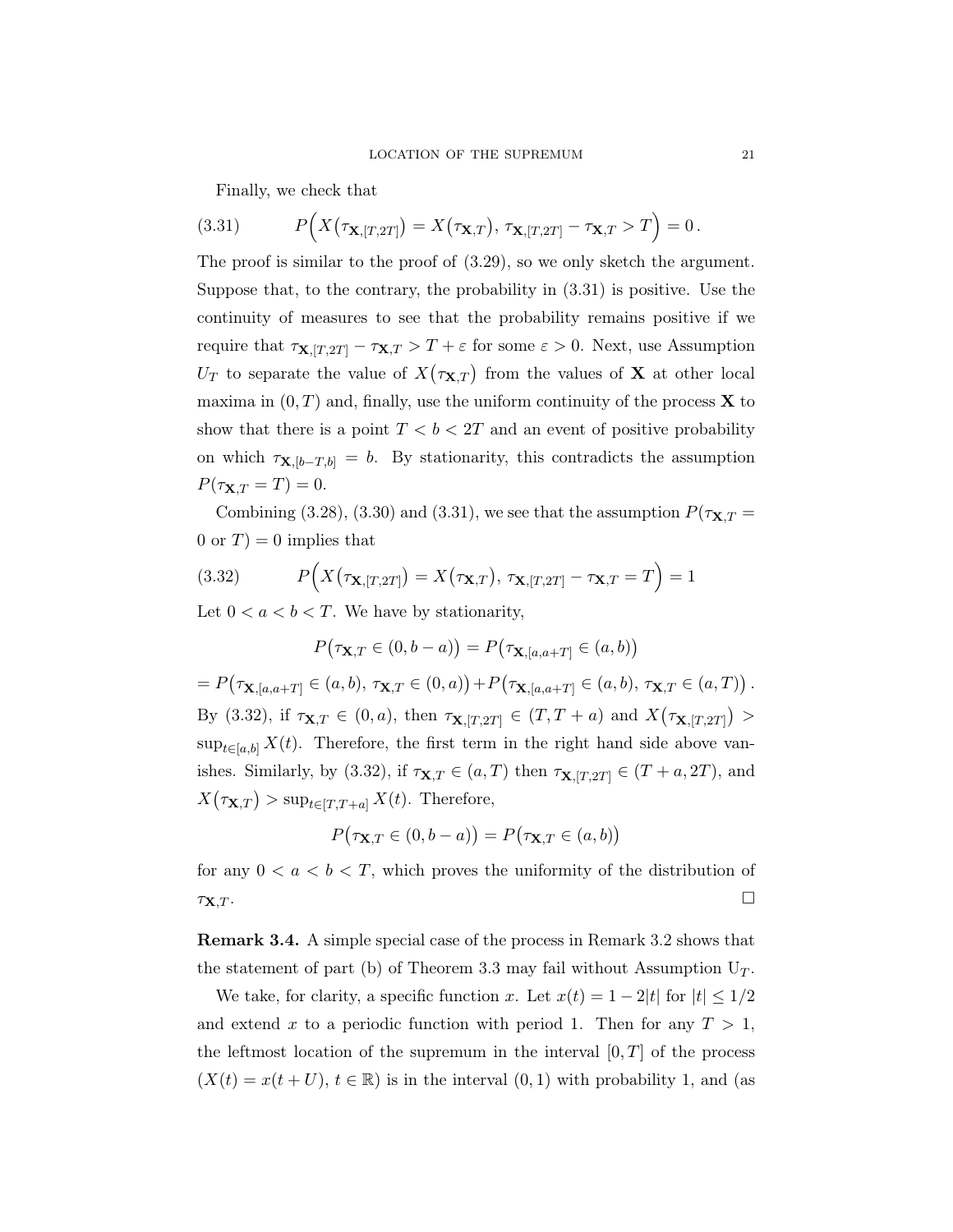we already know) this location is not uniformly distributed between 0 and T.

None of the statement of Theorem 3.3 holds, in general, without Assumption L, as the following example shows.

**Example 3.5.** Let  $X(t) = e^{-t/2}B(e^t), t \ge 0$ , where  $(B(t))$  is the standard Brownian motion. Then  $X$  is a stationary Gaussian process, the Ornstein-Uhlenbeck process. It is, clearly, sample continuous, and the strong Markov property of the Brownian motion shows that, for any  $T > 0$ , it satisfies Assumption  $U_T$ . It is clear that Assumption L fails for the Ornstein-Uhlenbeck process.

By the law of iterated logarithm for the Brownian motion we see that, on a set of probability 1, in any interval  $(0, \varepsilon)$  with  $\varepsilon > 0$  there is a point t such that  $X(t) > X(0)$ . Therefore,  $P(\tau_{\mathbf{X},T} = 0) = 0$  and, similarly,  $P(\tau_{\mathbf{X},T}=T)=0$  for any  $T>0$ .

It is also easy to show, using the basic properties of the Brownian motion, that the density  $f_{\mathbf{X},T}$  is not bounded near each of the two endpoints of the interval  $[0, T]$ , so that both statements of Theorem 3.3 fail for this process.

### 4. Universal upper bounds on the density

The upper bounds in part (b) of Theorem 3.1 turn out to be the best possible pointwise, as is shown in the following result.

**Proposition 4.1.** For each  $0 < t < T$  and any number smaller than the upper bound given in  $(3.1)$ , there is a sample continuous stationary process satisfying Assumption  $U_T$  and Assumption L for which the right continuous version of the density  $f_{\mathbf{X},T}(t)$  of the supremum location at time t exceeds that number.

*Proof.* By symmetry, it is enough to show that for any  $0 < t < T$  and any number smaller than  $1/t$  there is a stationary process of the required type for which  $f_{\mathbf{X},T}(t)$  exceeds that number.

To this end, let  $\tau > t$  and let  $k \geq 1$  be an integer. We define a periodic function  $(x(s), s \in \mathbb{R})$  with period  $k\tau + 2T$  by defining its values on the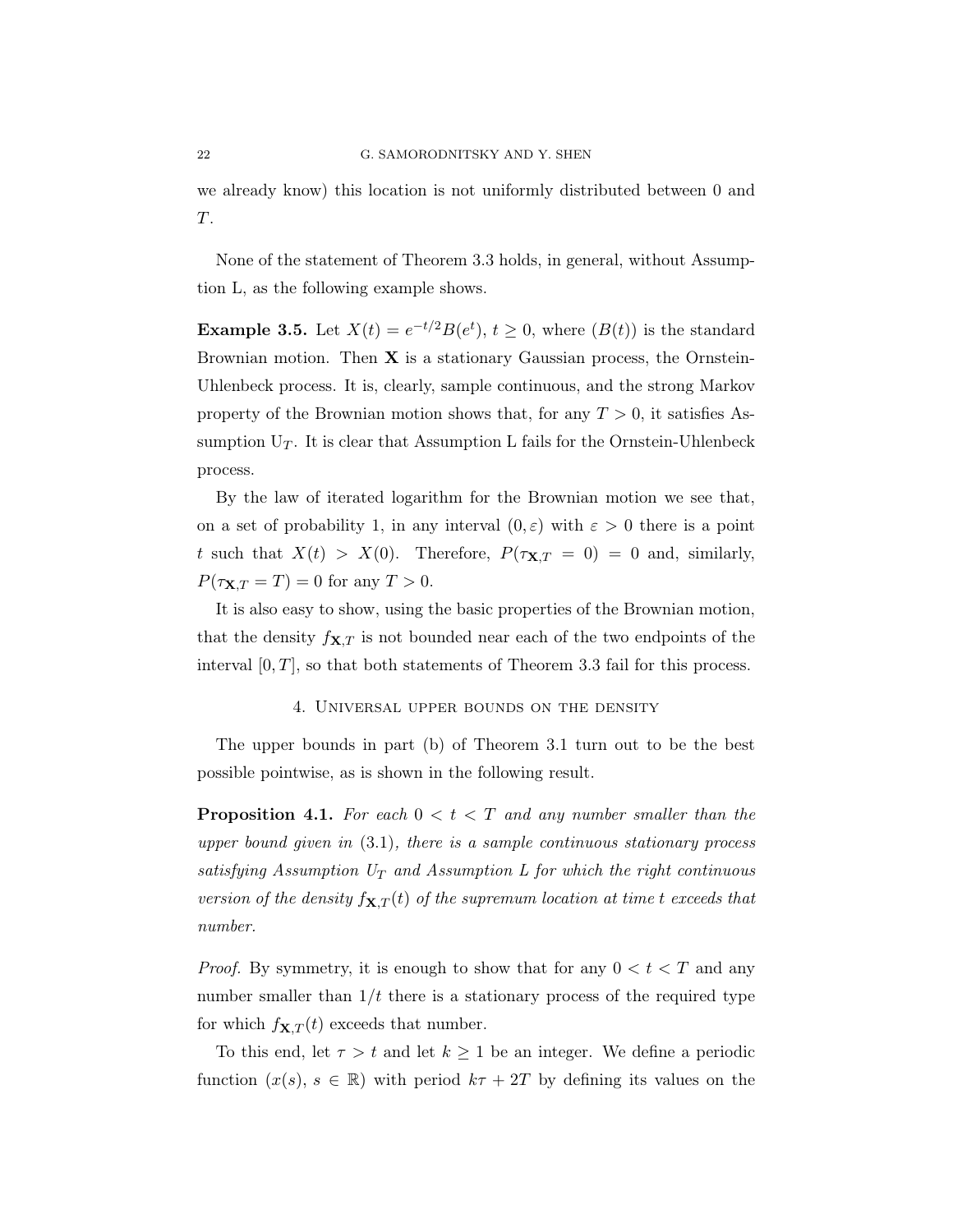interval  $[0, k\tau+2T]$ . We set  $x(i\tau) = k-i$  for  $i = 0, 1, \ldots, k$  and  $x(k\tau+2T) =$ k. We set, further, for  $i = 0, 1, \ldots, k - 1$ ,  $x((i + 1/2)\tau) = -R$  and also  $x(k\tau + T) = -R$  for a large positive R we describe in a moment. We complete the definition of the function by connecting linearly the values in neighboring points where the function has already been defined. Fix  $t < r < \tau$ , and choose now R so large that the condition

$$
(4.1) \t\t x(i\tau) > x(i\tau - r)
$$

holds for all  $i = 1, ..., k$ . Now define a stationary process by  $X(s) = x(s -$ U),  $s \in \mathbb{R}$ , where U is uniformly distributed between 0 and  $k\tau + 2T$ . By construction, the process is sample continuous and satisfies Assumption  $U_T$ and Assumption L.

If, for  $i = 1, \ldots, k$ , we have  $i\tau - r < U < i\tau$ , then the local maximum at  $s = i\tau$  of the function **x** becomes the global maximum of the process **X** over the interval  $[0, T]$ , and is located in the interval  $(0, r)$ . This contributes  $1/(k\tau + 2T)$  to the value of the density  $f_{\mathbf{X},T}$  at each point of the interval  $(0, r)$ . In particular, since  $t \in (0, r)$ ,

$$
f_{\mathbf{X},T}(t) \geq \frac{k}{k\tau + 2T}.
$$

Since we can take  $k$  arbitrarily large, the value of the density can be arbitrarily close to  $1/\tau$  and, since  $\tau$  can be taken arbitrarily close to t, the value of the density can be arbitrarily close to  $1/t$ .

Suppose now that the stationary process  $X$  is time reversible, i.e. if  $(X(-t), t \in \mathbb{R}) \stackrel{d}{=} (X(t), t \in \mathbb{R})$ . That would, obviously, be the case for stationary Gaussian processes. If the process satisfies also Assumption  $U_T$ , then the distribution of the unique supremum location  $\tau_{\mathbf{X},T}$  is symmetric in the interval [0, T], meaning that  $\tau_{\mathbf{X},T} \stackrel{d}{=} T - \tau_{\mathbf{X},T}$ . Therefore, the density  $f_{\mathbf{X},T}$ satisfies

(4.2) 
$$
f_{\mathbf{X},T}(t) = f_{\mathbf{X},T}(T-t)
$$

for all  $0 < t < T/2$  that are continuity points of  $f_{\mathbf{X},T}$ . Even though the upper bound given in part (b) of Theorem 3.1 is symmetric around the middle of the interval  $[0, T]$ , it turns out that the bounded variation property in part  $(d)$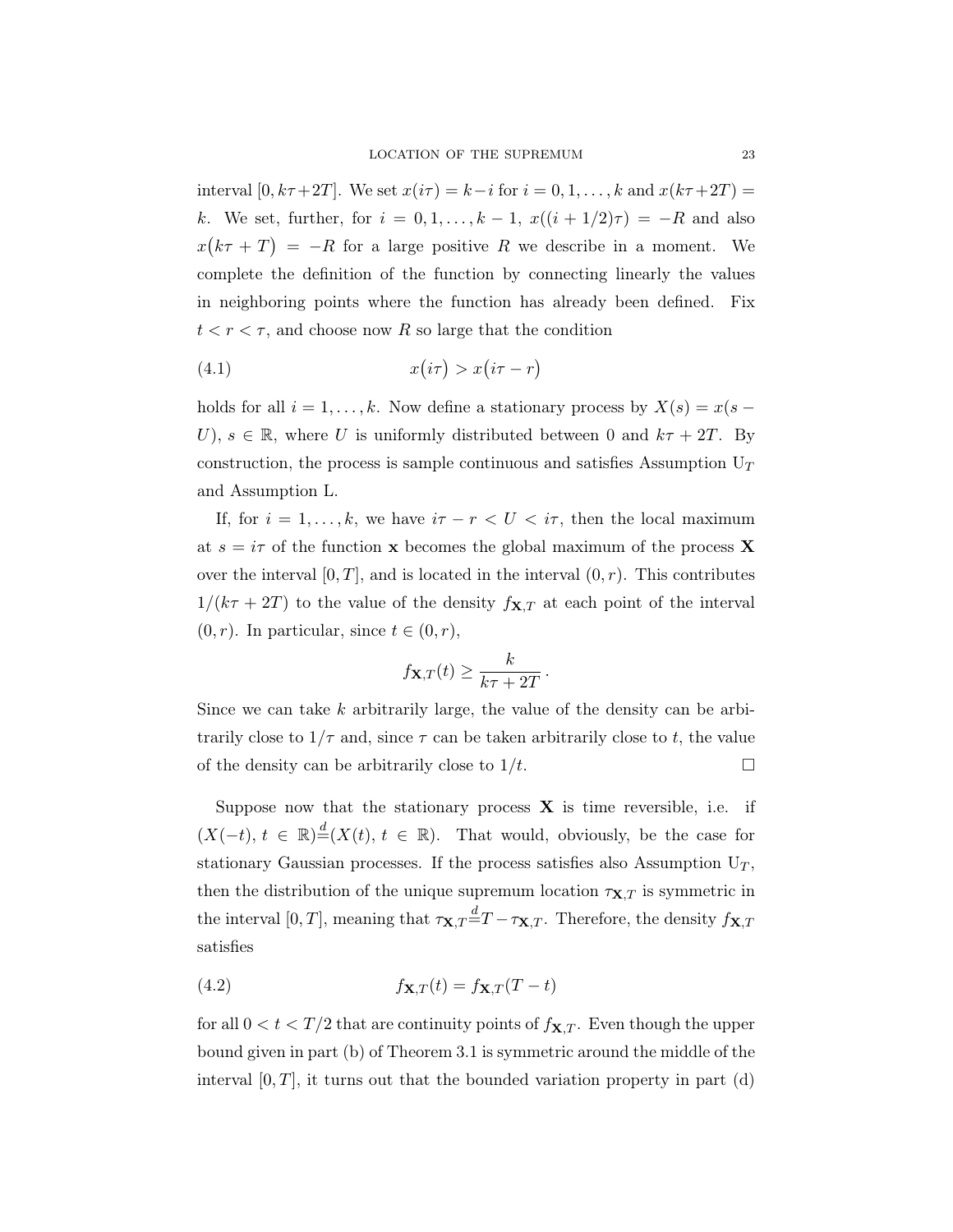of Theorem 3.1 provides a better bound in this symmetric case. This bound and its optimality, even within the class of stationary Gaussian processes, is presented in the following result.

**Proposition 4.2.** Let  $X = (X(t), t \in \mathbb{R})$  be a time reversible stationary sample upper semi-continuous process satisfying Assumption  $U_T$ . Then the density  $f_{\mathbf{X},T}$  of the unique location of the supremum in the interval  $[0, T]$ satisfies

(4.3) 
$$
f\mathbf{x}, T(t) \leq \begin{cases} \frac{1}{2t} & \text{if } 0 < t \leq \frac{T}{3} \\ \frac{1}{T-t} & \text{if } \frac{T}{3} < t \leq \frac{2T}{2} \\ \frac{1}{t} & \text{if } \frac{T}{2} < t \leq \frac{2T}{3} \\ \frac{1}{2(T-t)} & \text{if } \frac{2T}{3} < t < T \end{cases}
$$

Furthermore, for each  $0 < t < T$  and any number smaller than the upper bound given in  $(4.3)$ , there is a sample continuous Gaussian process satisfying Assumption  $U_T$  and Assumption L for which the density  $f_{\mathbf{X},T}(t)$  exceeds that number.

*Proof.* Since the density  $f_{\mathbf{X},T}$  is right continuous, it is enough to consider only continuity points of the density and, by  $(4.2)$ , it is enough to consider  $0 < t < T/2$ . Then  $T - t$  is also a continuity point of the density. Denote  $a = \inf_{0 \le s \le t} f_{\mathbf{X},T}(s), b = \inf_{t \le s \le T/2} f_{\mathbf{X},T}(s)$ . Note that, given  $\varepsilon > 0$ , there is a continuity point of the density  $u \in (0, t]$  such that  $f_{\mathbf{X},T}(u) \leq a + \varepsilon$ , and there is a continuity point of the density  $v \in [t, T/2]$  such that  $f_{\mathbf{X},T}(v) \leq b + \varepsilon$ . Observe also that

(4.4) 
$$
at + b(T/2 - t) \le \int_0^{T/2} f_{\mathbf{X},T}(s) ds \le \frac{1}{2}.
$$

Furthermore, applying the total variation bound (3.3) to the interval [ $u, T$ u gives us

$$
2(a+\varepsilon) \ge f_{\mathbf{X},T}(u) + f_{\mathbf{X},T}(T-u)
$$
  
\n
$$
\ge |f_{\mathbf{X},T}(t) - f_{\mathbf{X},T}(u)| + |f_{\mathbf{X},T}(v) - f_{\mathbf{X},T}(t)|
$$
  
\n
$$
+ |f_{\mathbf{X},T}(T-v) - f_{\mathbf{X},T}(v)| + |f_{\mathbf{X},T}(T-t) - f_{\mathbf{X},T}(T-v)|
$$
  
\n
$$
+ |f_{\mathbf{X},T}(T-u) - f_{\mathbf{X},T}(T-t)|
$$
  
\n
$$
\ge 2(f_{\mathbf{X},T}(t) - a - \varepsilon)_{+} + 2(f_{\mathbf{X},T}(t) - b - \varepsilon)_{+}.
$$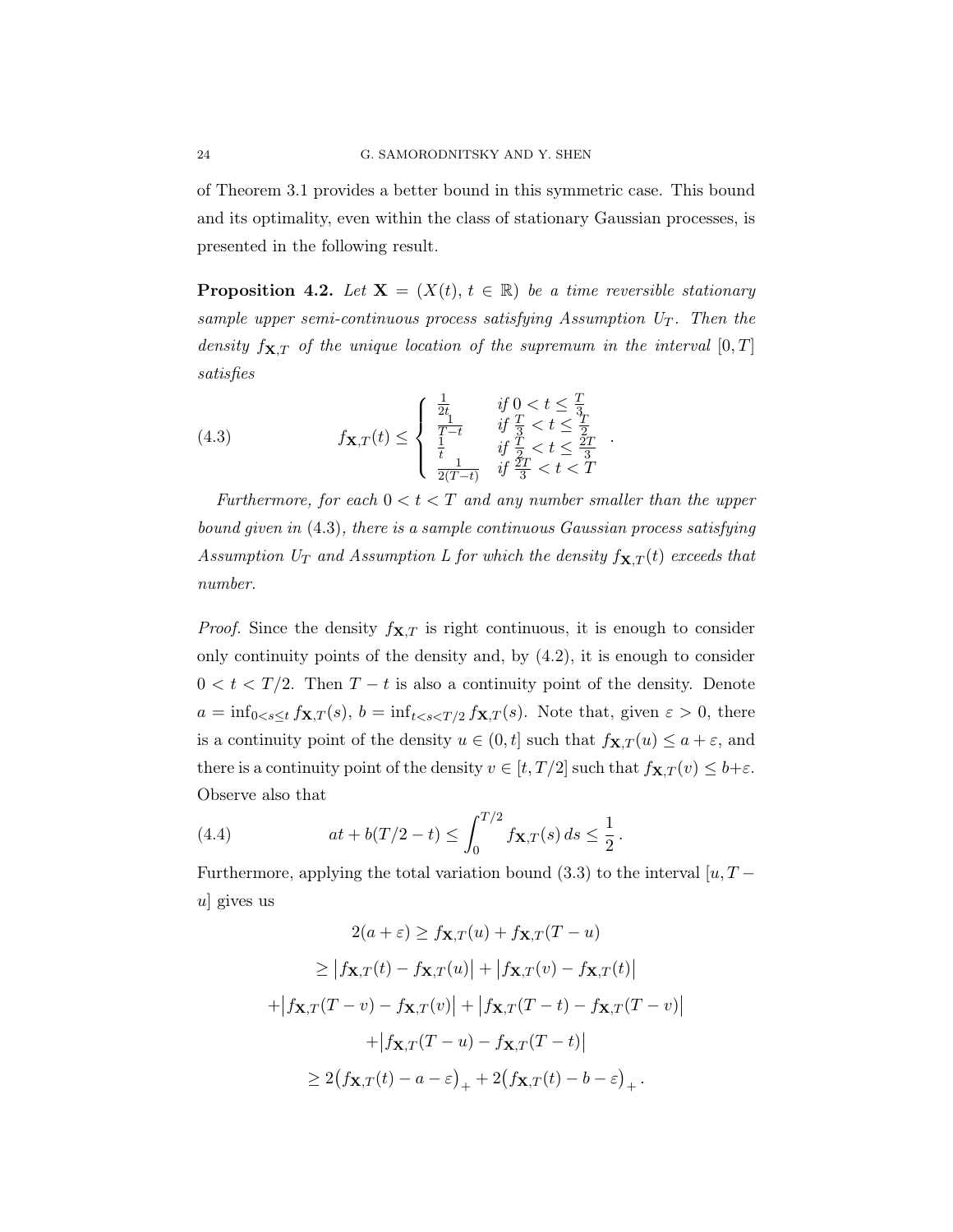Letting  $\varepsilon \to 0$  and recalling that  $a \leq f_{\mathbf{X},T}(t)$  and  $b \leq f_{\mathbf{X},T}(t)$ , we obtain

$$
(4.5) \t\t f\mathbf{X},T(t) \le a + b/2.
$$

Since  $b \leq f_{\mathbf{X},T}(t)$ , this implies that

$$
(4.6) \t\t b \le 2a.
$$

If  $0 < t \leq T/3$ , then the largest value of the right hand side of (4.5) under the constraint  $(4.4)$  requires taking a as large as possible and b as small as possible. Taking  $a = 1/2t$  and  $b = 0$  in (4.5) results in the upper bound given in (4.3) in this range. If  $T/3 < t \leq T/2$ , then the largest value of the right hand side of  $(4.5)$  under the constraint  $(4.4)$  requires taking a as small as possible and b as large as possible. By (4.6), we have to take  $a = 1/2(T - t)$ ,  $b = 1/(T - t)$  in (4.5), which results in the upper bound given in (4.3) in this case.

It remains to prove the optimality part of the statement of the corollary. By symmetry it is enough to consider  $0 < t \leq T/2$ . Fix such t. Let  $\varepsilon > 0$ be a small number and  $h > 0$  be a large number, rationally independent of  $t + \varepsilon$ . Consider a stationary Gaussian process given by

$$
X(s) = G_1 \cos\left(\frac{2\pi}{t+\varepsilon}s\right) + G_2 \sin\left(\frac{2\pi}{t+\varepsilon}s\right)
$$

$$
+ G_3 \cos\left(\frac{2\pi}{h}s\right) + G_4 \sin\left(\frac{2\pi}{h}s\right), \ s \in \mathbb{R},
$$

where  $G_1, \ldots, G_4$  are i.i.d. standard normal random variables. The process is, clearly, sample continuous, and it satisfies Assumption L. Furthermore, rational independence of  $t+\varepsilon$  and h implies that, on a set of probability 1, the process  $\bf{X}$  has different values at all of its local maxima, hence Assumption  $U_T$  is satisfied for any  $T > 0$ . Note that we can write

$$
X(s) = A_1 \cos\left(\frac{2\pi}{t+\varepsilon}s + U_1\right) + A_2 \cos\left(\frac{2\pi}{h}s + U_2\right) := X_1(s) + X_2(s), \ s \in \mathbb{R},
$$

where  $A_1$  and  $A_2$  have the density  $xe^{-x^2/2}$  on  $(0, \infty)$ , and  $U_1$  and  $U_2$  are uniformly distributed between 0 and  $2\pi$ , with all 4 random variables being independent. Clearly, the leftmost location of the supremum of the process  $\mathbf{X}_1$  is at

$$
\tau_1 = (t + \varepsilon) \frac{2\pi - U_1}{2\pi},
$$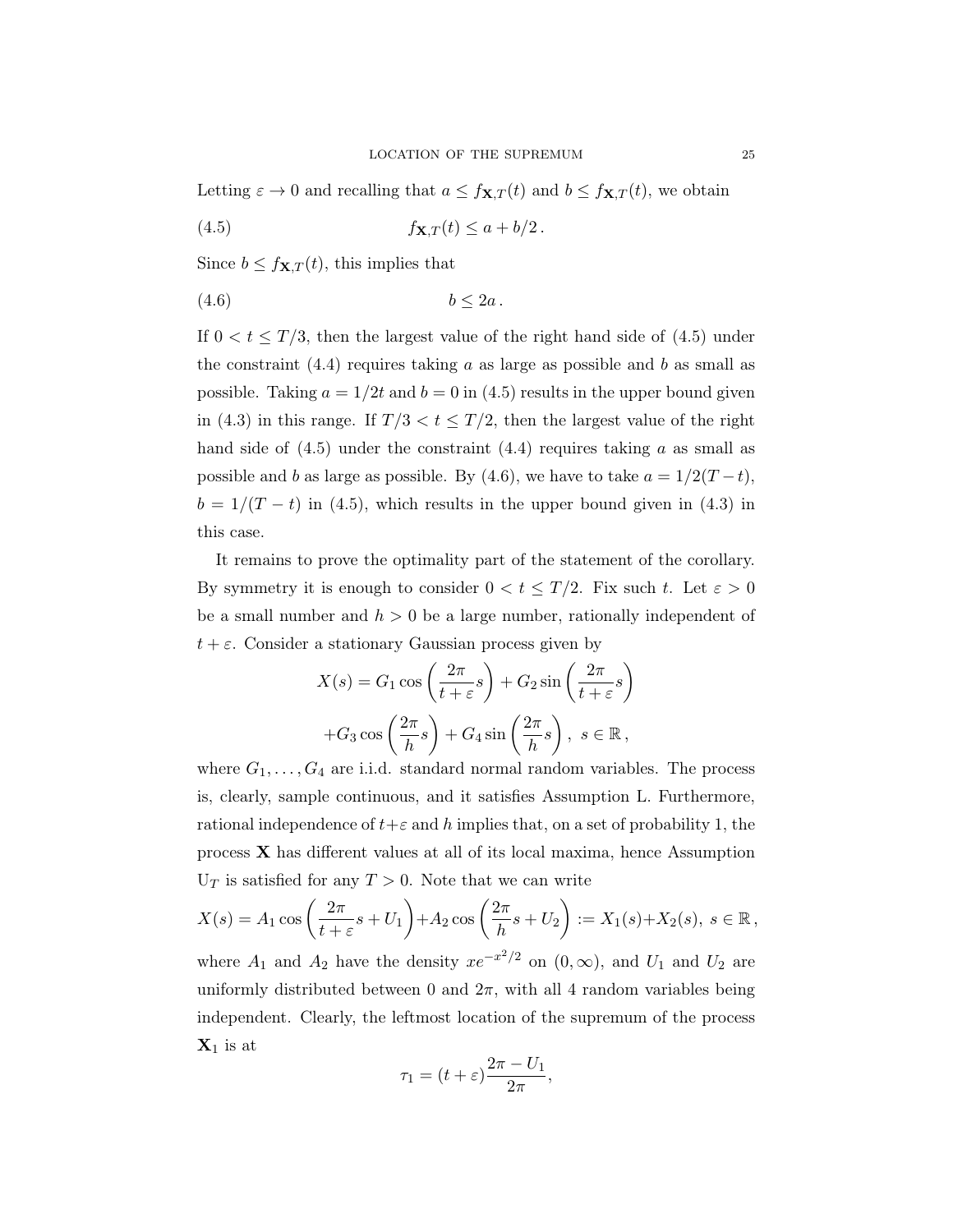which is uniformly distributed between 0 and  $t + \varepsilon$ . On the event  $E = \{0 \leq \varepsilon \leq 1\}$  $U_2 < \pi - 2\pi T/h$  the process  $\mathbf{X}_2$  is decreasing on [0, T], so the value of the sum  $X$  at the leftmost supremum of  $X_1$  exceeds the value of the sum at all the other locations of the supremum of  $X_1$  in the interval  $[0, T]$ . If the supremum of the sum remained at  $\tau_1$ , the density of that unique supremum would be at least  $P(E)/(t + \varepsilon)$  at each point of the interval  $(0, t + \varepsilon)$ . Since  $P(E) \rightarrow 1/2$  as  $h \rightarrow \infty$ , the value of the density at t would exceed any value smaller than  $1/2t$  after taking h large and  $\varepsilon$  small. The location of the supremum of the sum does not remain at  $\tau_1$  but, instead, moves to  $\tau_2 = \tau_2(A_1, A_2, U_1, U_2)$  defined by

$$
\tau_2 = \sup \left\{ s \le \tau_1 : \frac{A_1}{t + \varepsilon} \sin \left( \frac{2\pi}{t + \varepsilon} s + U_1 \right) + \frac{A_2}{h} \sin \left( \frac{2\pi}{h} s + U_2 \right) = 0 \right\}.
$$

For large h,  $\tau_2$  is nearly identical to  $\tau_1$ , and straightforward but somewhat tedious calculus based on the implicit function theorem shows that the above statement remains true for  $\tau_2$ : the contribution of the event E to the density of the unique supremum of the process  $\bf{X}$  would exceed any value smaller than  $1/2t$  at any point of the interval  $(0, t + \varepsilon)$  after taking h large and  $\varepsilon$ small. We omit the details.

We have shown the optimality of the upper bound given in (4.3) in the case  $0 < t \leq T/3$ . It remains to consider the case  $T/3 < t \leq T/2$ . We will use again a two-wave stationary Gaussian process, but with a slightly different twist. Let  $\varepsilon > 0$  be a small number,  $h > 0$  a large number and  $r > 0$  a fixed number that is rationally independent of  $T - t + \varepsilon$ . Consider a stationary Gaussian process given by

$$
X(s) = A_1 \cos\left(\frac{2\pi}{T - t + \varepsilon}s + U_1\right) + \frac{1}{h}A_2 \cos\left(\frac{2\pi}{r}s + U_2\right)
$$

$$
:= X_1(s) + X_2(s), s \in \mathbb{R},
$$

where  $A_1, A_2, U_1$  and  $U_2$  are as above. As above, **X** is a sample continuous Gaussian process satisfying Assumption L and Assumption  $U_T$ . Now the leftmost location of the supremum of the process  $\mathbf{X}_1$  is at

$$
\tau_1 = (T - t + \varepsilon) \frac{2\pi - U_1}{2\pi},
$$